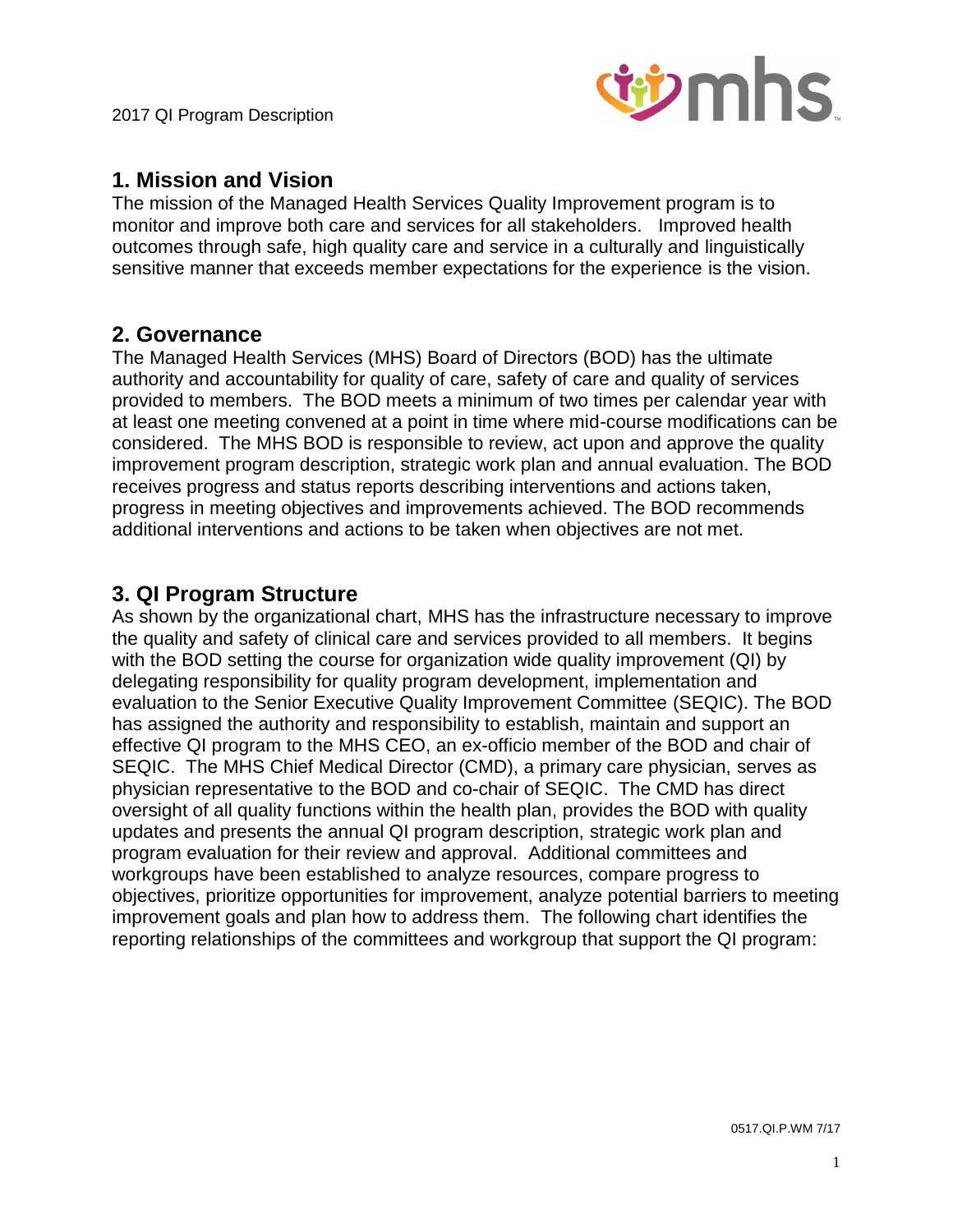



## **A. Senior Executive Quality Improvement Committee (SEQIC)**

SEQIC is composed of the CEO (chair), CMD (co-chair), Chief Operating Officer, Vice President Medical Management, Vice President Finance, Manager of Human Resources, Vice President Compliance, Vice President Customer Experience, Vice President Quality Improvement and Vice President Network Development and Contracting. All members have voting rights. SEQIC meets quarterly or more frequently as needed. A quorum for action items is no less than three voting members, excluding the chair, present by teleconference, fax, e-mail, or in person. Vote or consensus determines decisions reached. Minutes are maintained documenting decisions made and actions of the committee. Minutes and reports are presented to the BOD but not available as part of "discoverability" or other proceedings associated with litigation.

Functions:

- Establish standards and criteria for care and service delivery.
- Approve policy and procedures
- Oversight of the QI program
- Approve and monitor the QI program description, strategic work plan and annual program evaluation
- Approve and monitor actions of the UMC, CASQIC, DOC, Credentialing Committee, HESC, and CLAS

## **B. Clinical and Service Quality Improvement Committee (CASQIC)**

CASQIC is composed primarily of community practitioners representing primary and specialty care practitioners and medical groups reflective of the MHS network. Delegated vendors and subcontractors, community partners, consumer advocates,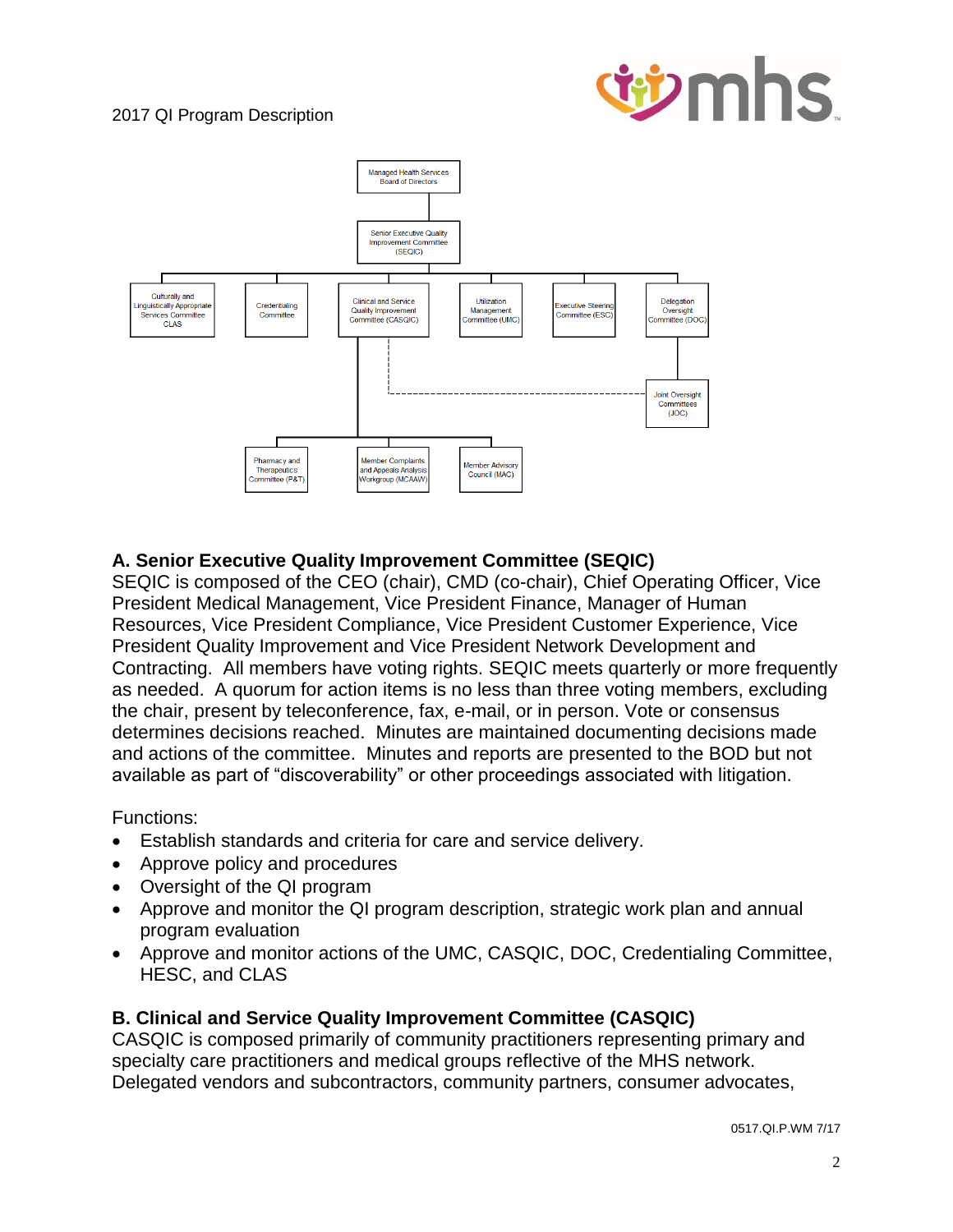

members, and Plan associates comprise the remainder of the committee. The Cenpatico Behavioral Health Medical Director is an ex-officio member. Committee composition ensures practitioner participation in the QI program through the committee's planning, design, implementation and review functions.

Voting rights are restricted to practitioners from the community, CMD (chair), MHS Medical Directors and the MHS Pharmacy Director. Plan staff participate as non-voting members. CASQIC meets at least six times per year or more frequently, as needed. A quorum for action items is 50% of the voting members, excluding the chair. Members may be present by teleconference and vote via fax, e-mail, or in person. Decisionmaking is by vote or consensus. Minutes taken are presented to SEQIC.

Functions include:

- Review information and reports from EPSDT, HEDIS/QRS, CAHPS/QHP and delegated vendors for compliance with standards and criteria for delivery of care and services to the member population
- Analyze and evaluate the results of QI activities, conduct quantitative and causal analysis of data and trends
- Identify and prioritize needed actions
- Promote and recommend improvement in care and services
- Ensure follow-up as appropriate, and evaluate the effectiveness of improvement activities
- Review and recommend approval of preventive health & clinical practice guidelines
- Review and recommend approval of policies or policy decisions for effective operation of the QI program and achievement of QI program objectives
- Review and recommend approval of Quality Improvement Activity (QIA) reports
- Act as liaison to the medical and behavioral health providers for dissemination of QI information
- Review and discuss operational issues that have resulted in poor service to any of our customers
- Provide clinical and service related quality data as performance feedback to network providers and internal MHS departments
- Review MCAAW, MAC and P&T Committee meeting minutes
- Review and recommend for approval the annual QI program description, work plan and evaluation
- Serve as the first step in the appeal process for denied re-credentialing providers, practitioners, and facilities
- Practitioner members may also serve as peer reviewers for clinical quality of care issues involving sentinel events, adverse outcomes, and member complaints/concerns, as appropriate

#### **C. Utilization Management Committee (UMC)**

The UMC's primary purpose is to provide oversight of the utilization management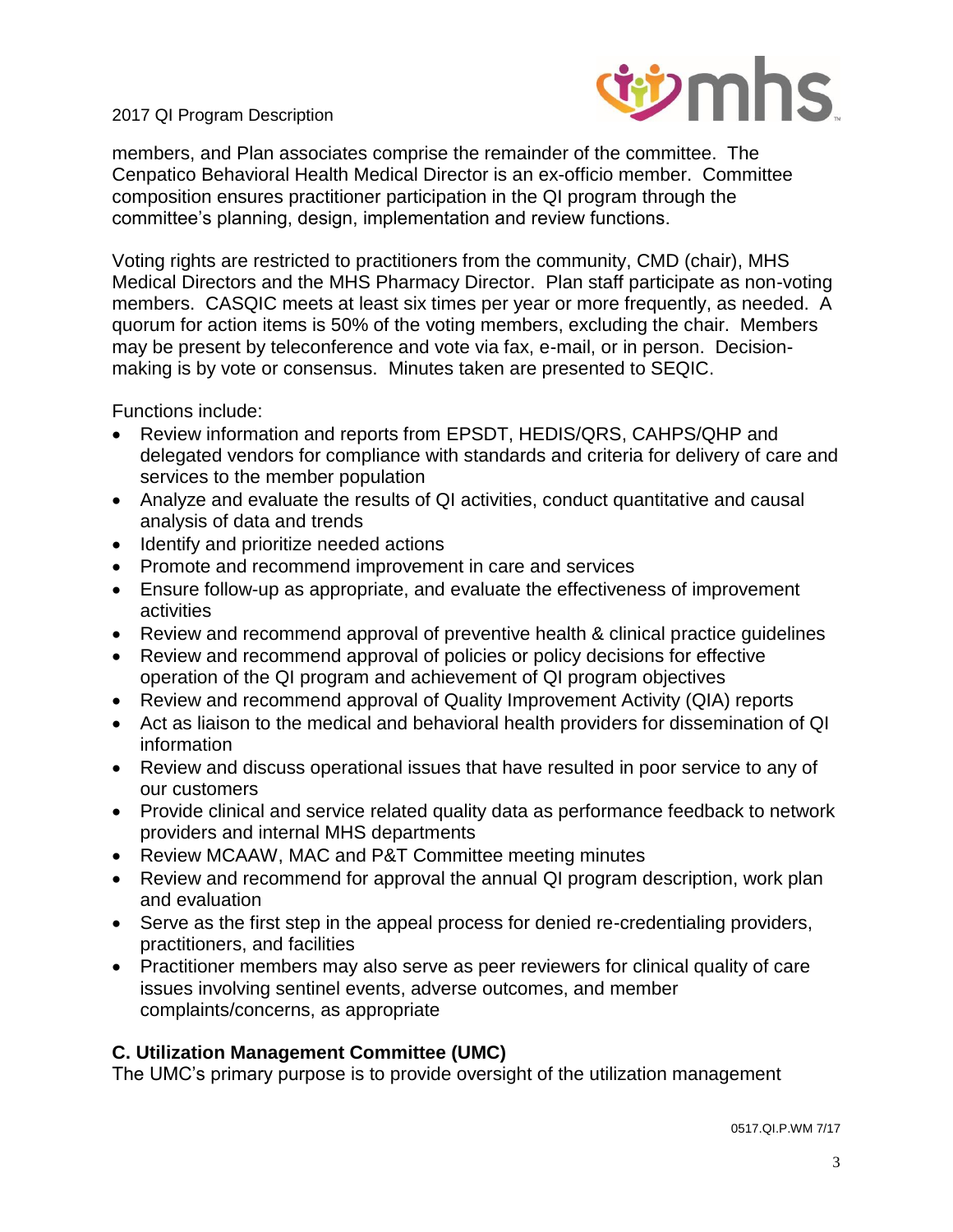

program and associated activities to ensure the integration of UM activities into all functional areas and departments. The MHS Chief Medical Officer chairs this committee which meets a minimum of six times annually. Additional voting members include five participating physicians, the MHS Pharmacy Director, a Behavioral Health Medical Director, VPMA, MHS Medical Directors and the VPMM. Plan staff participate as non-voting members. A minimum of three voting members must be present for a quorum. The UMC Chair will be the determining vote in the case of a tie. Minutes taken are presented to SEQIC.

Functions include:

- Analysis of UM data,
- Identification of trends
- Address identified issues
- Monitor appropriateness of care, over and under-utilization of services
- Review and approval of medical necessity criteria and departmental policies and procedures.

## **D. Credentialing Committee (CC)**

The CC is responsible for the review and assessment of provider applications to participate with the Plan and establishes the qualifications of each participating provider through training, experience, and performance consistent with the standards established by the provider credentialing policies to participate as an MHS provider. A network participating physician chairs this committee which meets a minimum of six times annually. No fewer than six providers consisting of a broad representative group of participating practitioners are voting members, as do the Provider Network Director, Compliance Director and QI Manager (non-voting). Minutes taken are presented to SEQIC.

Functions include:

- Review initial credentialing files with a significant deviation from the standard of practice
- Review re-credential files when there is evidence of malpractice, Medicare/Medicaid and state sanctions, restrictions on licensure and/or limitations on scope of practice
- Review member complaints of quality of service issues when making recredentialing decisions.
- Make recommendations to SEQIC to approve or deny an applicant's participation.

## **E. Member Complaint and Appeals Analysis Workgroup (MCAAW)**

An internal staff committee, MCAAW is responsible for conducting multidisciplinary review and trend analysis of member non-behavioral health complaints and appeals, and recommend systems improvements as indicated by the results of that analysis.

MCAAW meets quarterly with additional meetings as deemed necessary. Membership includes Plan staff representative of areas directly related to complaints or appeals. To conduct an official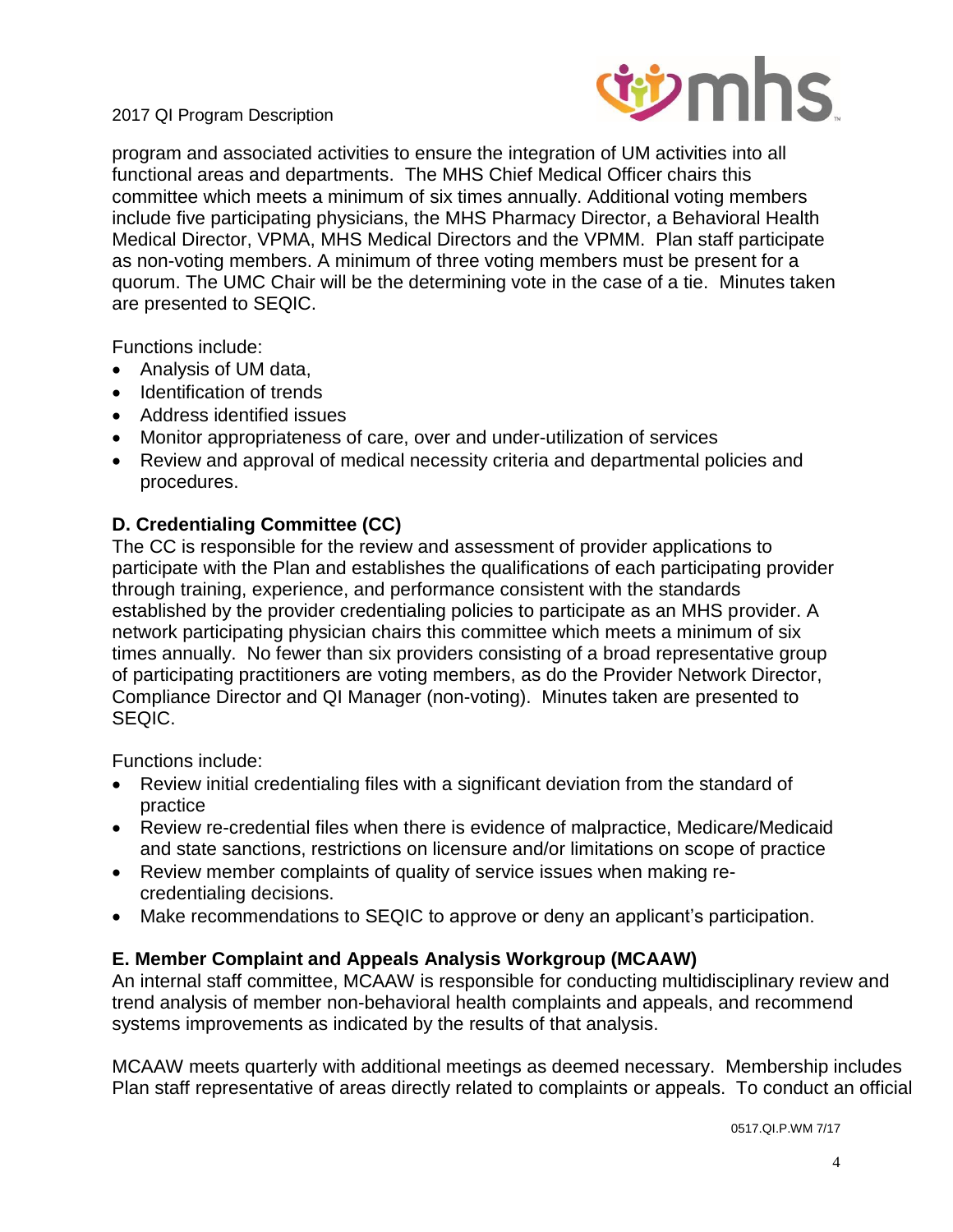

meeting a quorum, 50% or more of appointed members, must be present. Minutes taken are presented to CASQIC for consideration when making recommendations to enhance member and provider satisfaction.

Functions include:

- Review aggregate member complaint and appeals data to ensure recognition of adverse trends
- Conduct quantitative and qualitative analysis including regional variances when applicable
- Identify system improvement needs
- Recommend improvement strategies that are based on industry standards and best practices
- Conduct ongoing monitoring

## **F. Member Advisory Council (MAC)**

MAC is the voice of the membership. MAC meetings are held at least quarterly in the community with a council comprised of new and continuing members and community partners. Meetings are facilitated by MHS staff. Invitations are extended to potential attendees identified by eligibility and location. Meeting minutes document items and topics presented along with comments made by the Council members. MAC meeting minutes are presented to CASQIC for review and consideration.

Functions include:

- Provide perspective on new ideas for services, member materials, website and online features, policy, procedure and operational changes
- Relay understanding of information of the health plan, forms, outreach and educational materials presented for their review.
- Provide insight and recommendations for improvement opportunities.

Areas of misunderstanding or confusion identified at MAC meetings are conveyed to Plan staff responsible for improvements. Revisions will be made and reintroduced at the next MAC meeting. The process will continue until MAC members indicate their understanding.

## **G. Executive Steering Committee (ESC)**

The ESC Committee is a cross-departmental committee that directs activities designed to raise CAHPS/QHP and HEDIS/QRS scores. The global objectives are to meet state P4P objectives and capture withholds, as well as meet Centene Corporate goals, fulfill OMPP contract requirements and achieve the benchmark 90<sup>th</sup> percentile NCQA Quality Compass for CAHPS/QHP and HEDIS/QRS scores. The CMD chairs the quarterly ESC meetings with members that include senior leadership. Minutes taken are presented to SEQIC.

Functions include:

Develop effective processes to achieve desired outcomes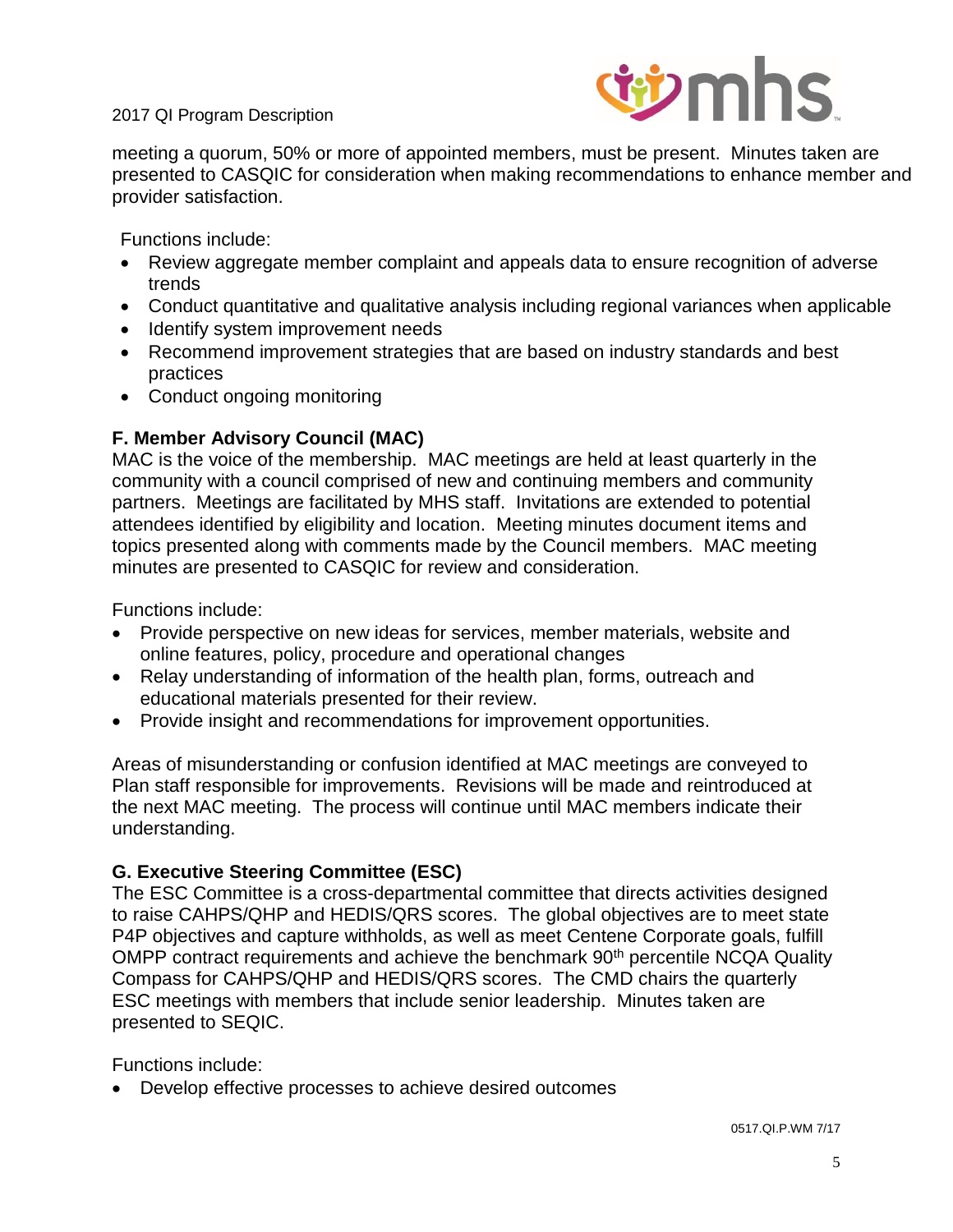

- Set intermediate goals for results
- Maintain NQCA accreditation and reach for "Excellent" rating

#### **H. Pharmacy and Therapeutics Committee (P&T)**

The purpose of the P&T Committee is to review and make decisions for changes to the drugs listed for coverage, the edits related to controls or limitations of drug coverage, and the policies and procedures governing provision of drug coverage under the Medicaid Preferred Drug List (PDL). Voting members of the Committee include the CMD (chair), the MHS Pharmacy Director plus community based practitioners and pharmacists representing various clinical specialties that adequately represent the needs of the MHS members. Outside specialty consultants, independent and free of conflict with respect to MHS and pharmaceutical manufactures, may be recruited, as necessary, to provide input related to their areas of expertise and to provide advice on specialty practice standards.

The P&T committee meets quarterly with a quorum required to transact business and make decisions. A quorum consists of more than 50% of committee members, 3 of whom must be community based practitioners. The P&T Committee will on occasion need to make drug coverage and utilization edit decisions off-cycle from the P&T Committee meeting schedule. Ad-hoc votes will be secured from the committee via email. Minutes taken are presented to CASQIC.

Functions include:

- Ensure clinical decisions are based on the strength of scientific evidence and quality standards of practice
- Formulary management through the review and potential revision of drugs listed for coverage, controls or limitations.
- Ensure regulatory compliance
- Monitor drug utilization and medication safety
- Review and approval of policies and procedures governing provision of drug coverage under the Medicaid Preferred Drug List (PDL)

## **I. Delegation Oversight Committee (DOC)**

MHS has established a DOC to provide an organized and systematic approach to assure oversight of delegated functions, including quality improvement. As part of oversight and coordination of activities, the DOC requires all delegates and vendors to report quarterly to the committee. This includes all Centene affiliate companies through Envolve People Care: behavioral health programs provided by Cenpatico, health and life coaching by Nurtur, and the NurseWise Nurse Advice Line. In addition reports are received from LCP the transportation vendor and Envolve Health vision care. The Compliance Committee Chair leads the DOC with members representing departments that delegate any function to another entity or have relationships with vendors. Minutes taken are presented to SEQIC.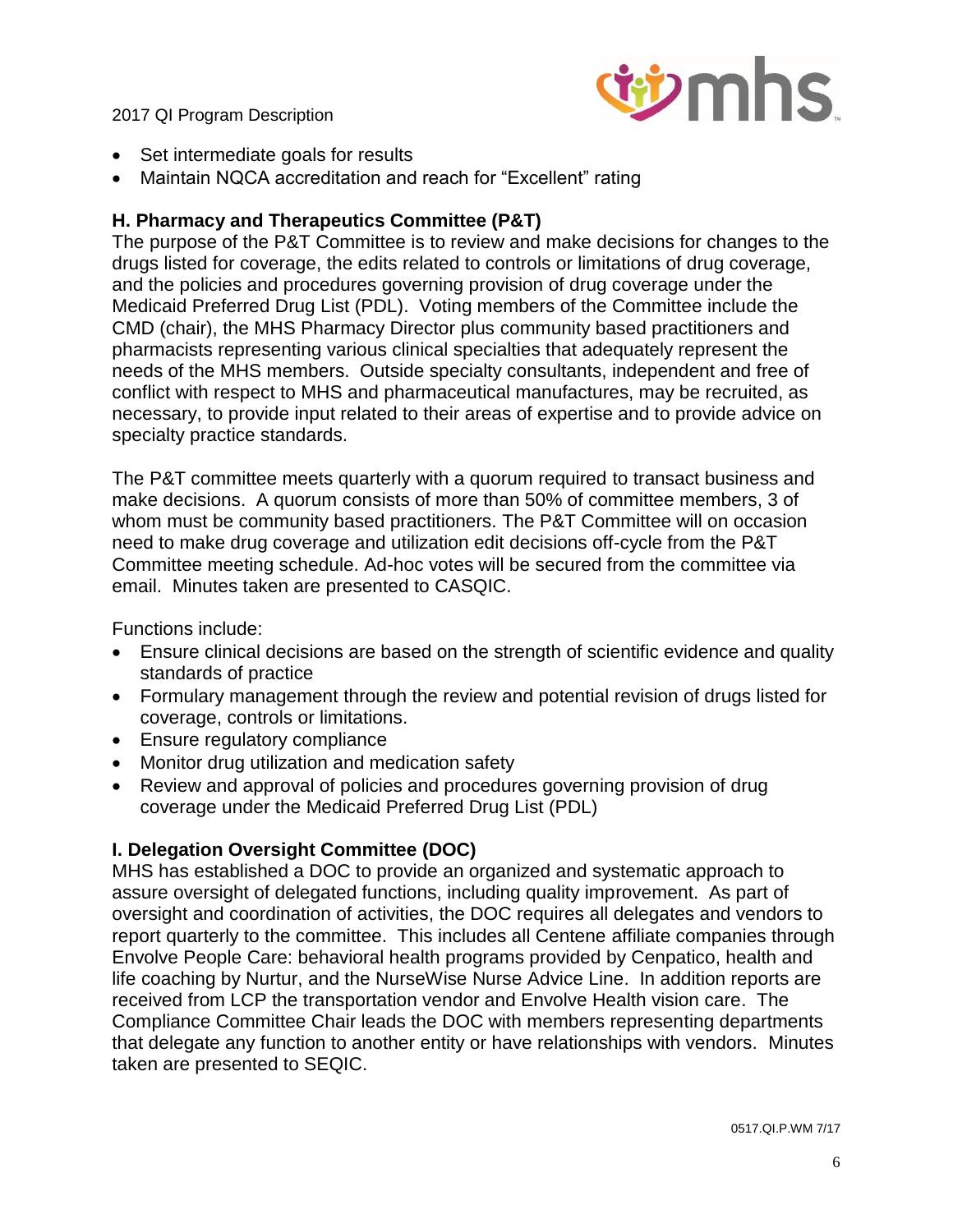

Functions include:

- Pre-assessment of the delegate's capacity to perform required activities prior to delegation
- Ongoing monitoring and evaluation of performance through quarterly or regular reports or as specified in corrective action plans
- Annual approval of the delegate's required annual documentation utilizing the program description, work plan, evaluation, and policies and procedures
- At least annual performance evaluation of the delegate's ability to perform delegated activities according to
	- defined requirements which can occur on-site or by desktop
- Create integrated work groups of both MHS and vendor staff to conduct collaborative discussions and activities regarding vendor reporting and quality improvement.

## **J. Culturally & Linguistically Appropriate Services Committee (CLAS)**

The CLAS Committee assesses cultural and linguistic competence across MHS, including the providers, contractors, and staff that serve MHS members. CLAS makes recommendations for action in order to close the disparities gap in health care and bring about positive health outcomes. Central to their purpose is the development of work plans to address gaps and the evaluation of MHS' success in addressing those gaps. The MHS Member & Network Analysis QIA is reviewed (and findings followed up as needed) at least annually at the CLAS. The Director of Compliance chairs CLAS with members representing each MHS department. Minutes taken are presented to SEQIC.

## **K. Joint Oversight Committees (JOC)**

JOC meetings are held at least quarterly to monitor vendor performance with requirements outlined in the service agreement and compliance with NCQA standards. Meeting attendees include the vendor (in person or telephonically), the MHS Business Owner and staff representatives from Compliance, QI, Medical Management, Medical Affairs and Operations as appropriate.

Vendors include:

- Envolve People Care
	- o Cenpatico Behavioral Health
	- o NurseWise Nurse Advice Line
	- o Nurtur Disease Management and Lifestyle Management
- **•** Envolve Vision
- Envolve Pharmacy Solutions
- Envolve Dental Health and Wellness
- LCP Transportation
- National Imaging Associates
- Medline DME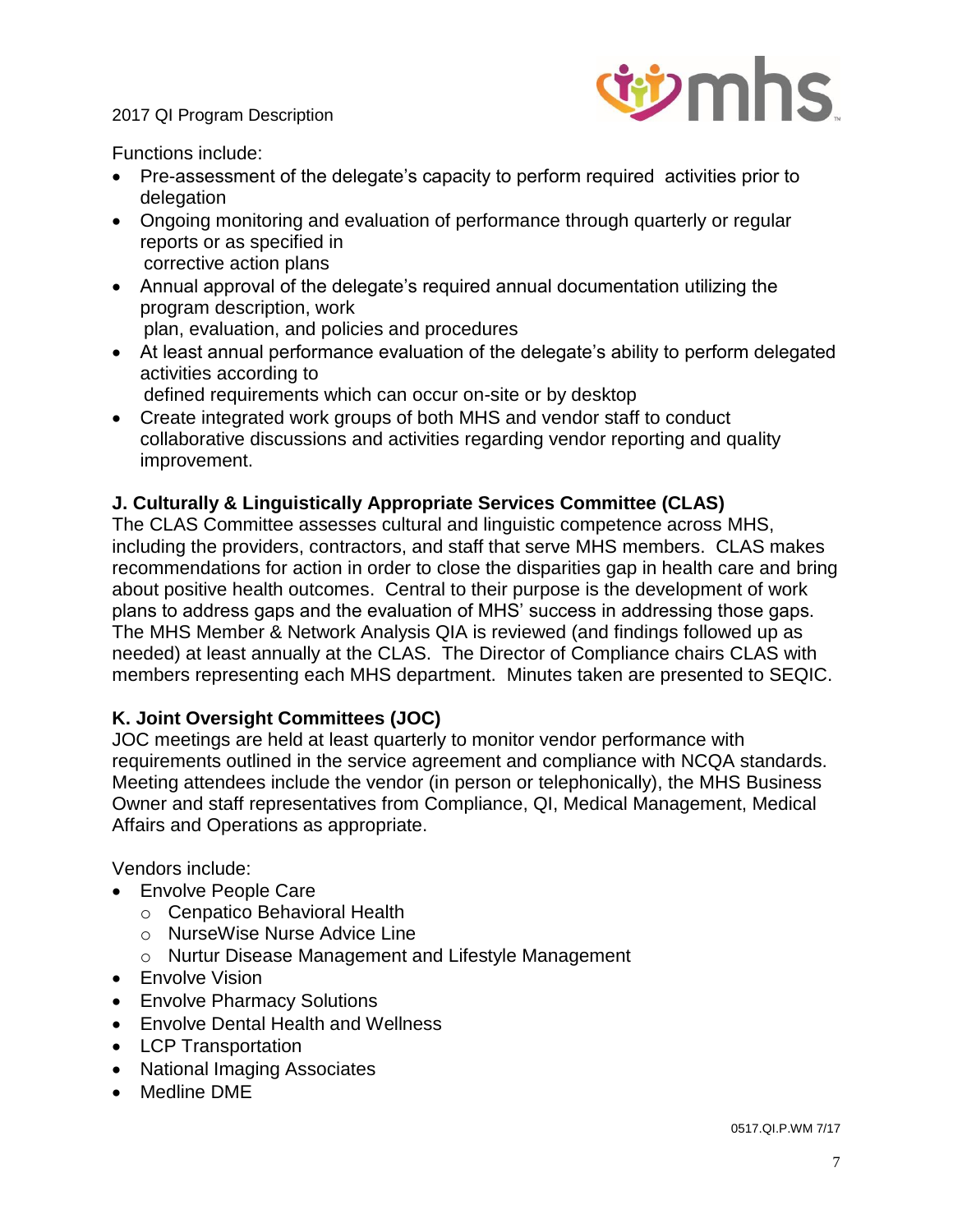

Meetings will be facilitated by the Business Owner with minutes taken and reported to CASQIC and DOC. Discussion to include:

- All products and delegated activities the vendor services.
- Member and provider experience (complaints, grievances, satisfaction).
- Performance metrics (quality, outcomes, trends, comparison to goal).
- Identified barriers.
- Opportunities for improvement.

Vendors not meeting performance requirements will be placed on a corrective action plan in compliance with CC.COMP.21.01.

#### **L. Other MHS Committees/Work Groups Associated with the QI Program**

MHS utilizes interdepartmental work groups, which may include representatives of affiliate partners such as Cenpatico, to conduct root cause/barrier analysis and suggest improvement strategies during the QIA development process. MHS also convenes ad hoc issue focused practitioner advisory groups to gain the practitioner perspective on improvement strategies, pay-for-performance issues and any relevant concerns that may arise.

## **4. Scope**

The MHS QI program is comprehensive, systematic and continuous. The scope ensures all demographic groups, care settings and services are included as it applies to all product lines, addressing key care and service venues and functions provided to all customers; members, practitioners, providers, employers, state agencies and Plan employees. The scope of quality review is reflective of the health care delivery systems, including quality of clinical care, quality of service and clinical safety.

Activities to fulfill the scope reflect the member population in terms of age groups, disease categories and special risk status in key areas that include:

- Preventive care
- Perinatal and postpartum care
- Primary, specialty and behavioral health care access and availability
- Potential quality of care issues
- Quality of care and services review
- Concerns, complaints, grievances and appeals
- Emergency services
- Inpatient Services
- Ancillary Services
- Continuity and coordination of care
- Behavioral health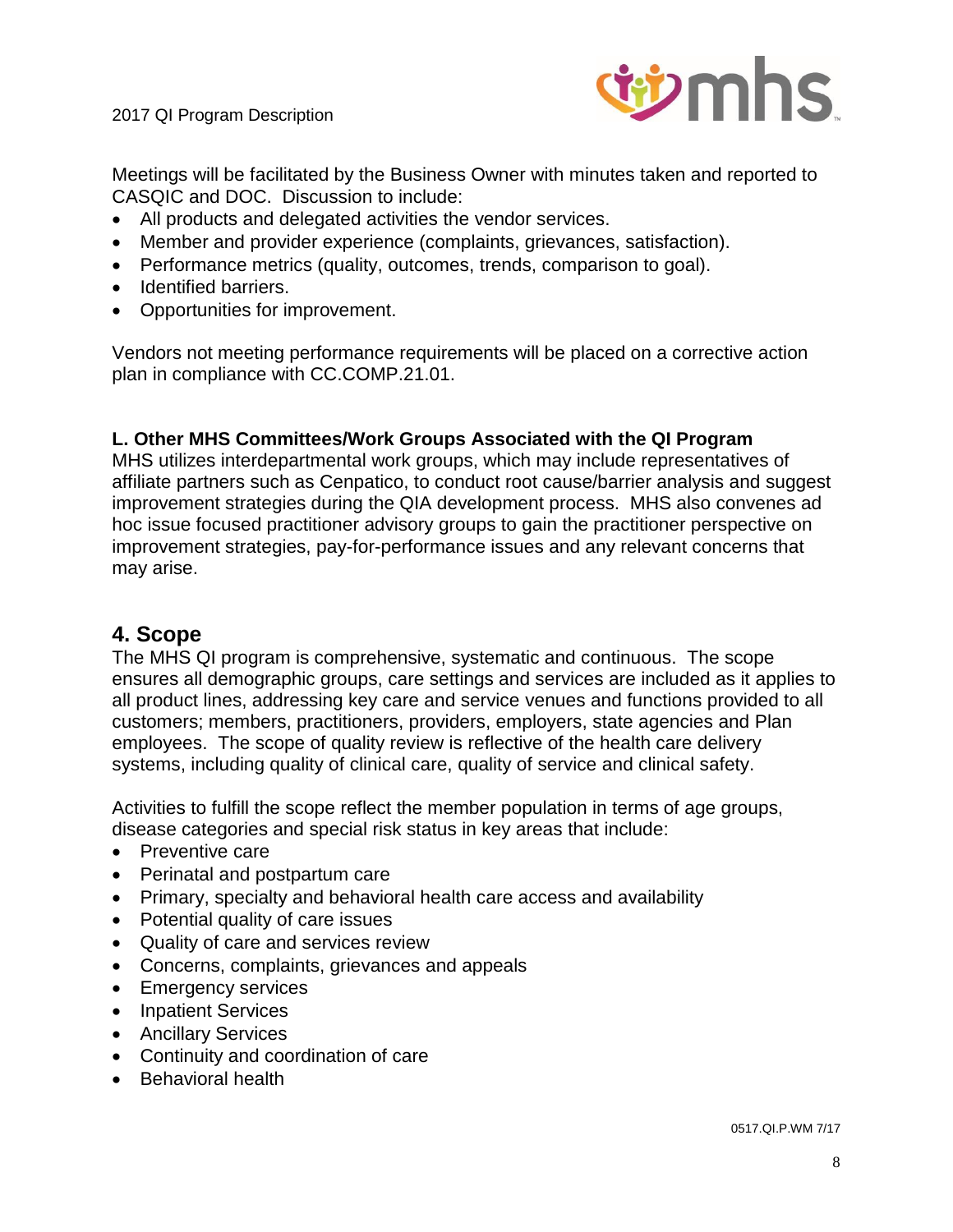

- Maintenance of chronic care conditions
- Member, practitioner and provider experience

The scope of the QI program is contained in three key documents, the annual QI Program Description, annual QI Program Evaluation and QI Strategic Work Plan.

#### **A. Program Evaluation**

At least annually, MHS reviews QI program activities, process and outcome data to assess effectiveness and compliance with external accreditation and regulatory standards. This evaluation includes a summary description of completed and ongoing QI activities identified in the program description. The evaluation informs the development of the upcoming year's QI program description and strategic work plan. The evaluation includes:

- Trending of results with comparative analysis to objectives
- Progress toward meeting established goals
- Completed and ongoing QI activities
- Analysis and evaluation of overall effectiveness of the QI program
- Progress meeting network wide safe clinical practices
- Barriers to achieving objectives
- Opportunities for improvement

The annual program evaluation is presented to CASQIC, SEQIC and BOD for review and approval. Components for Hoosier Healthwise, Healthy Indiana Plan and Hoosier Care Connect detailing state required or priority initiatives are submitted annually to the Office of Medicaid Policy and Planning.

## **B. Strategic Work Plan**

Based on the year end program evaluation a new QI Strategic Work Plan is developed. The purpose of this work plan is to identify goals and plans for achievement in the coming year. This is a dynamic document that can be amended and expanded to meet state requirements and the needs of our membership. Presented quarterly to CASQIC, the components include:

- Planned activities & objectives for improving:
	- o Quality of clinical care
	- o Safety of clinical care
	- o Quality of service
	- o Member, provider and practitioner experience
- Timeframe for completion
- Staff responsible for each activity
- Monitoring techniques
- Status updates, progress and barriers
- Evaluation of effectiveness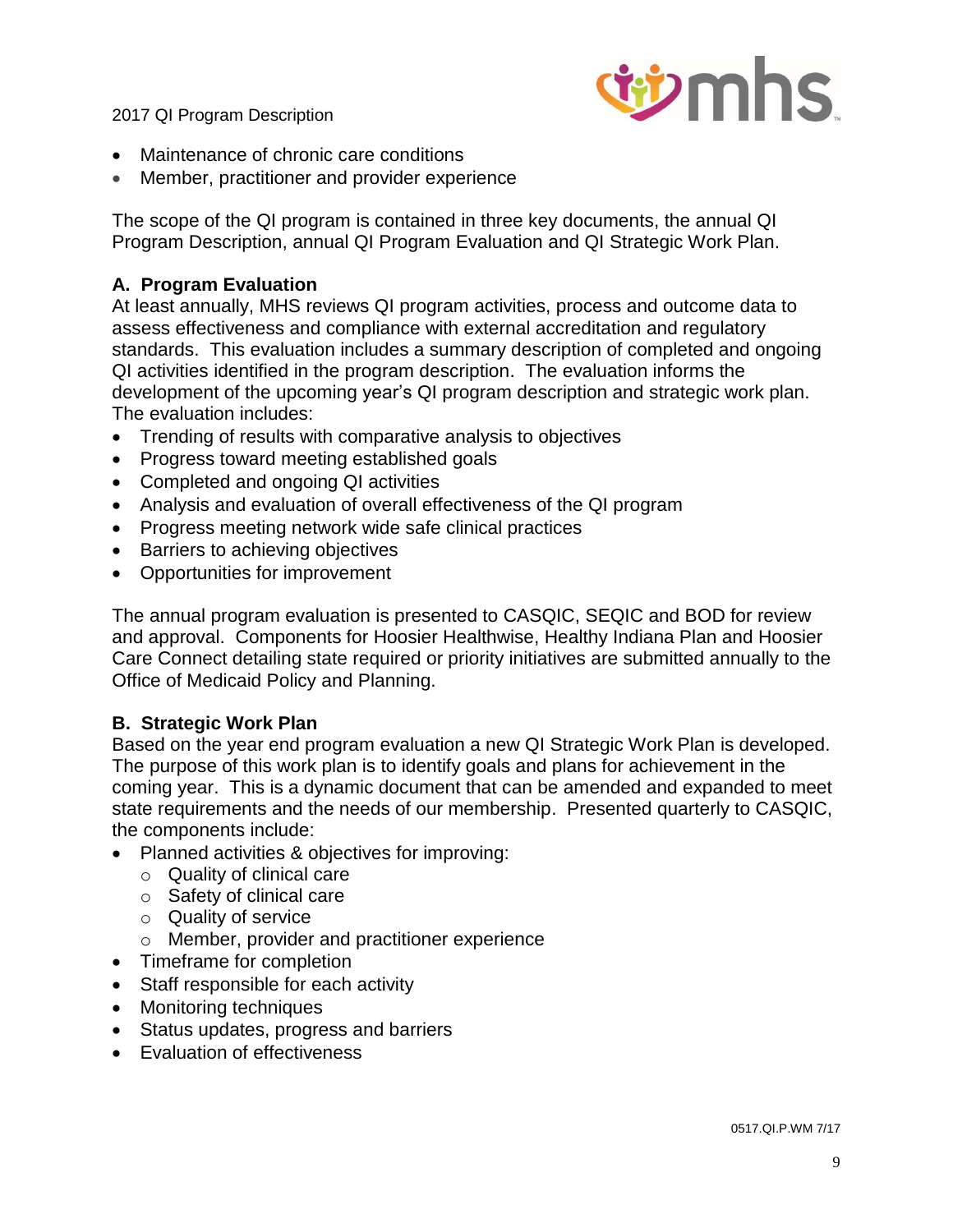

# **5. Goals**

The QI Program is designed to advance MHS towards the goals sanctioned by the Board by developing and maintaining a system that:

- Is committed to providing MHS members with a healthcare delivery system that meets and exceeds generally accepted definitions of quality
- Assess, monitors and improve level of performance as needed:
	- o Clinical Care Quality
	- o Continuity & Coordination of Care
	- o Services to Members with Complex Health Needs
	- o Quality of Service
	- o Safety of Clinical Care
	- o Satisfaction with the Care/Service Experience
- Identifies and responds to the cultural and linguistic needs of the membership
- Actively involves practitioners and providers in the improvement of the quality of patient care
- Seeks member input and incorporates it into QI program activities
- Provides a definition of performance standards via Healthcare Effectiveness Data and Information Set (HEDIS) and the Quality Rating System (QRS), standardized measures designed to allow reliable comparison of health plan performance among Medicaid and Ambetter HIM members, respectively.
- Monitors member satisfaction via the Consumer Assessment of Healthcare Providers and Systems (CAHPS) and Qualified Health Plan (QHP) standardized surveys that measure patient satisfaction with the experience of care among Medicaid and Ambetter HIM members, respectively.
- Provides healthcare services in a manner consistent with:
	- o Generally accepted principles of professional practice
	- o Evidence-based guidelines
	- o Cultural and linguistic needs and preferences of members
- Achieves compliance with NCQA, State and Federal regulatory standards
- Analyzes the existence of significant healthcare disparities in clinical areas

# **6. Objectives**

Toward the satisfaction of the above-listed goals, the following objectives have been established:

- Identify clinical priorities for members within each line of business
- Ensure effective resources and programs are in place to address clinical priorities via the following mechanisms:
	- o Adoption and distribution of preventive health and clinical guidelines
	- o Provider education
	- o Member education
	- o Care gap/appointment outreach calls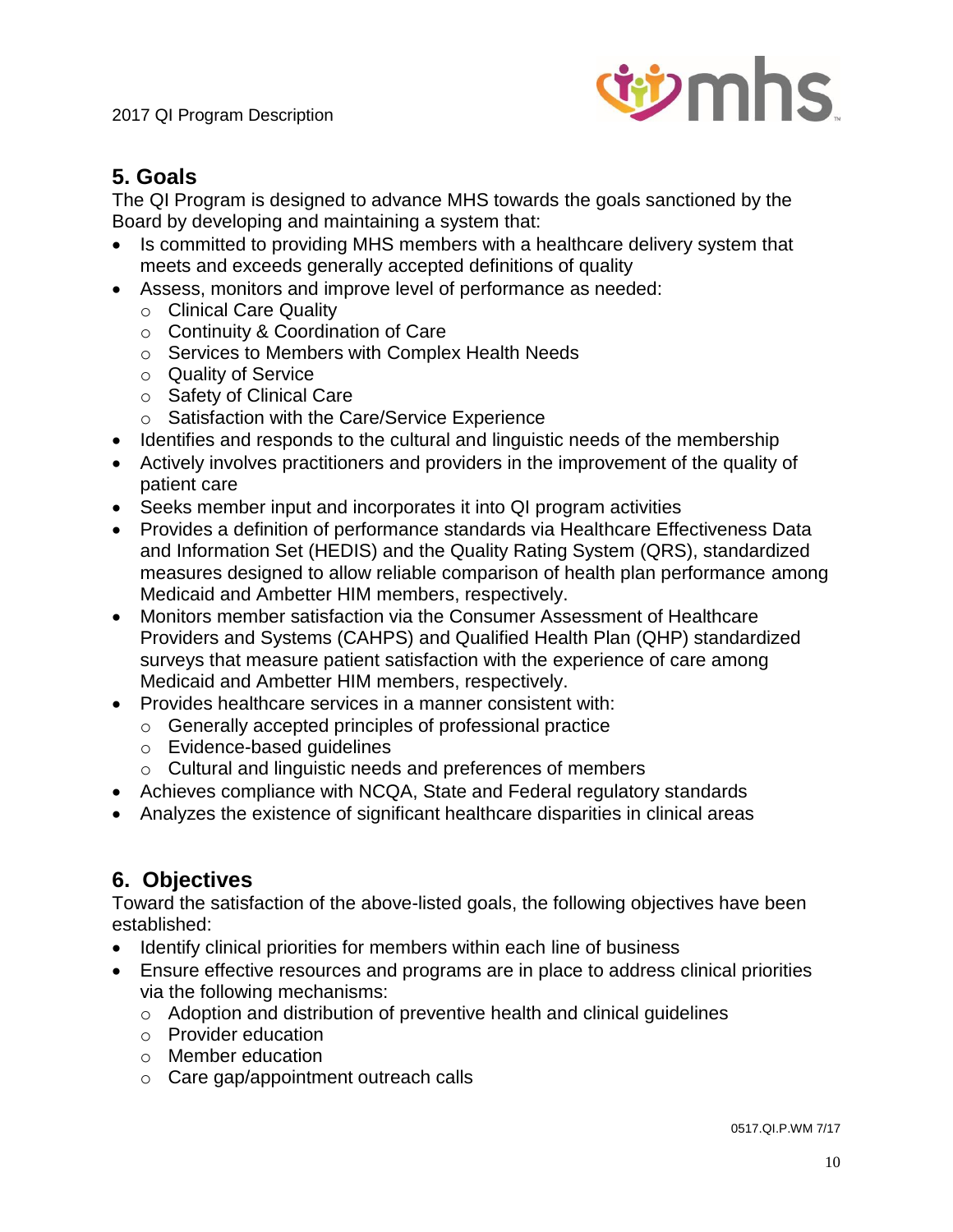

- o Case Management
- o Care Coordination
- o Disease Management
- o ER diversion/medical home promotion
- o Primary-Specialty care coordination
- o Medical-Behavioral Health (BH) care coordination
- o Health promotion incentive programs
- o Grievance and appeals mechanisms
- Examine trends related to service utilization and respond to identified issues
- Collaborate with community partners
- Coordinate with other internal and external performance monitoring activities and management functions
- Assurance of availability and accessibility of culturally and linguistically appropriate services through systematic monitoring of provider network adequacy/geographic distribution
- Ensure appropriate appointment and after-hours access via annual monitoring of the PMP network
- Include the voice of the customer to inform QI Program direction through Member and Provider participation
- Implement focused activities for Members with Complex Health Needs
	- o Children with Special Needs Program
	- o The Medically Frail
- Comply with State and NCQA standards
- Participate in the Office of Medicaid Policy and Planning (OMPP) Quality Strategy Committee and relevant subcommittees
- Participate in External Quality Review Organization (EQRO) initiatives developed by the OMPP
- Evaluate the QI program annually and modify it as necessary to achieve program effectiveness

Monitoring and improvement committees, workgroups and projects are designed to support the full scope of the QI Program. They focus on topics relevant to the MHS population, especially those that are high-volume, high-risk or problem prone. Specific activities include:

- Annual HEDIS/QRS audits of quality indicators related to preventive health & chronic condition management
- Member and provider annual experience surveys
- Comprehensive Quality Improvement Activities (QIA's)
- Monitoring over and under-utilization of services, particularly Emergency Room visits and narcotic prescriptions
- Monitoring MHS utilization review activities to ensure that they do not have a negative impact on quality of care and service (through review of denials of authorizations, grievances and appeals)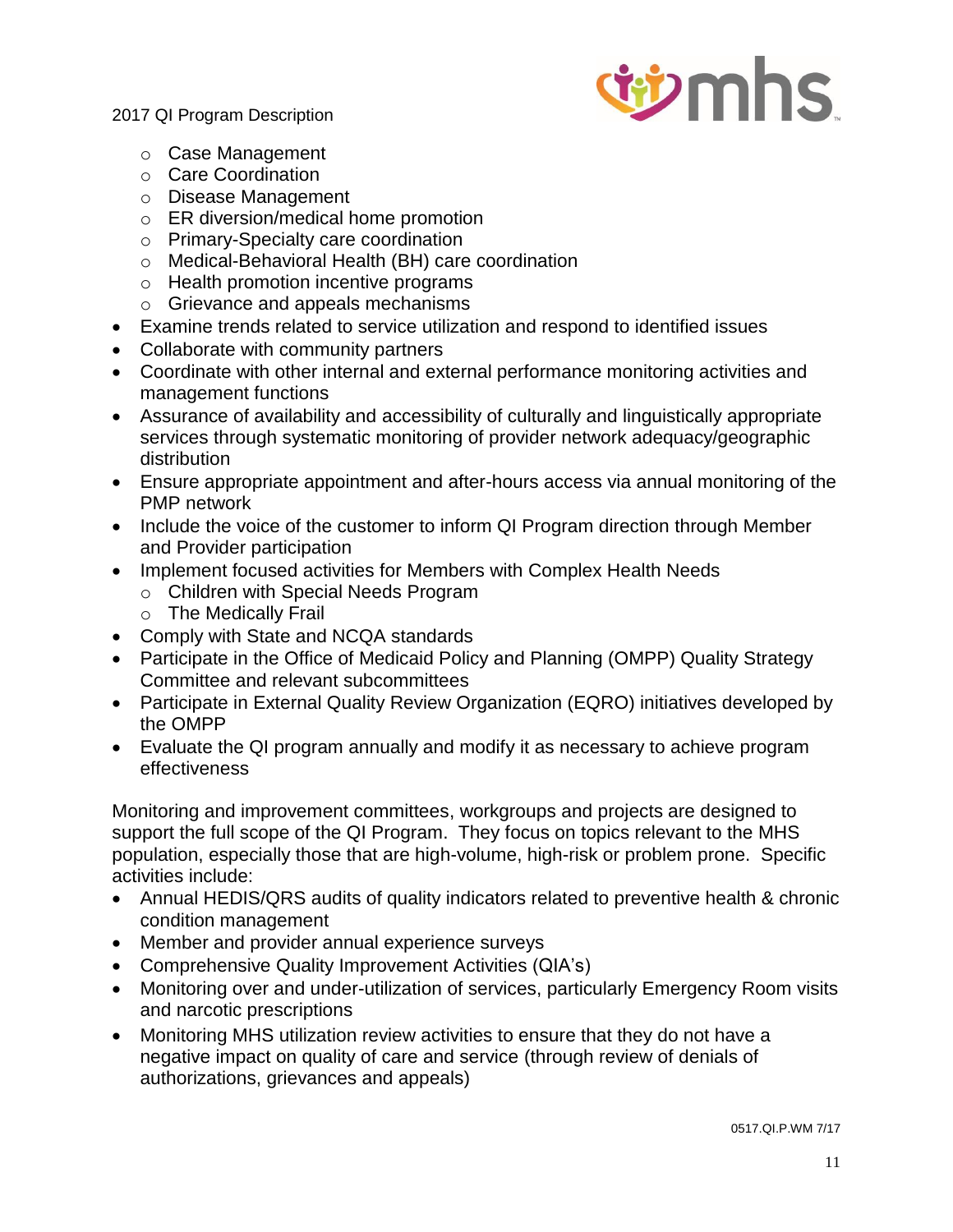

- Trend analysis of member complaints
- Investigation of quality of care and service issues identified through review of member complaints or by Medical Management staff
	- o Monitoring and promotion of care continuity and coordination between practitioners & settings; special focus on Members with Special Needs and the Medically Frail
- Monitoring care safety, including poly-pharmacy and hospital acquired condition review and follow-up
- Evaluation of practice sites and medical recordkeeping practices
- Annual review of adopted preventive health and clinical practice guidelines with recommendation for additional guidelines to correspond to changes in the make-up of the MHS member population
- Annual retrospective evaluation of QI program activities and effectiveness
- Adaptation of the following year's program, informed by the above-noted annual evaluation

# **7. Issue Identification**

Important aspects of clinical quality improvement are identified by reviewing quality related complaints, grievances and appeals, monitoring the organization's key performance measures, conducting satisfaction surveys and other techniques, as appropriate. Criteria for selecting important aspects of clinical and service QI topics include:

- Is the clinical quality concern reflective of the MHS population?
- Is there an opportunity to improve outcomes?
- Does this issue involve high-volume, high-risk, high-cost, or problem-prone areas of concern?
- Is this issue included in the health services delivery areas of concern as identified in the scope of work?
- Are there objective or reasonable subjective criteria for assessing improvement in service for the selected topic?

Any committee or subcommittee, work group, or department can identify, recommend, and pursue opportunities for assessing improvement with the endorsement from defined levels of oversight.

## **A. Framework for Process Improvement**

MHS has chosen to utilize Deming's Plan – Do – Study – Act (PDSA) cycle as a framework for process improvement. Deming's model serves as a guide to team members as they follow the methodology of process improvement, and is summarized below: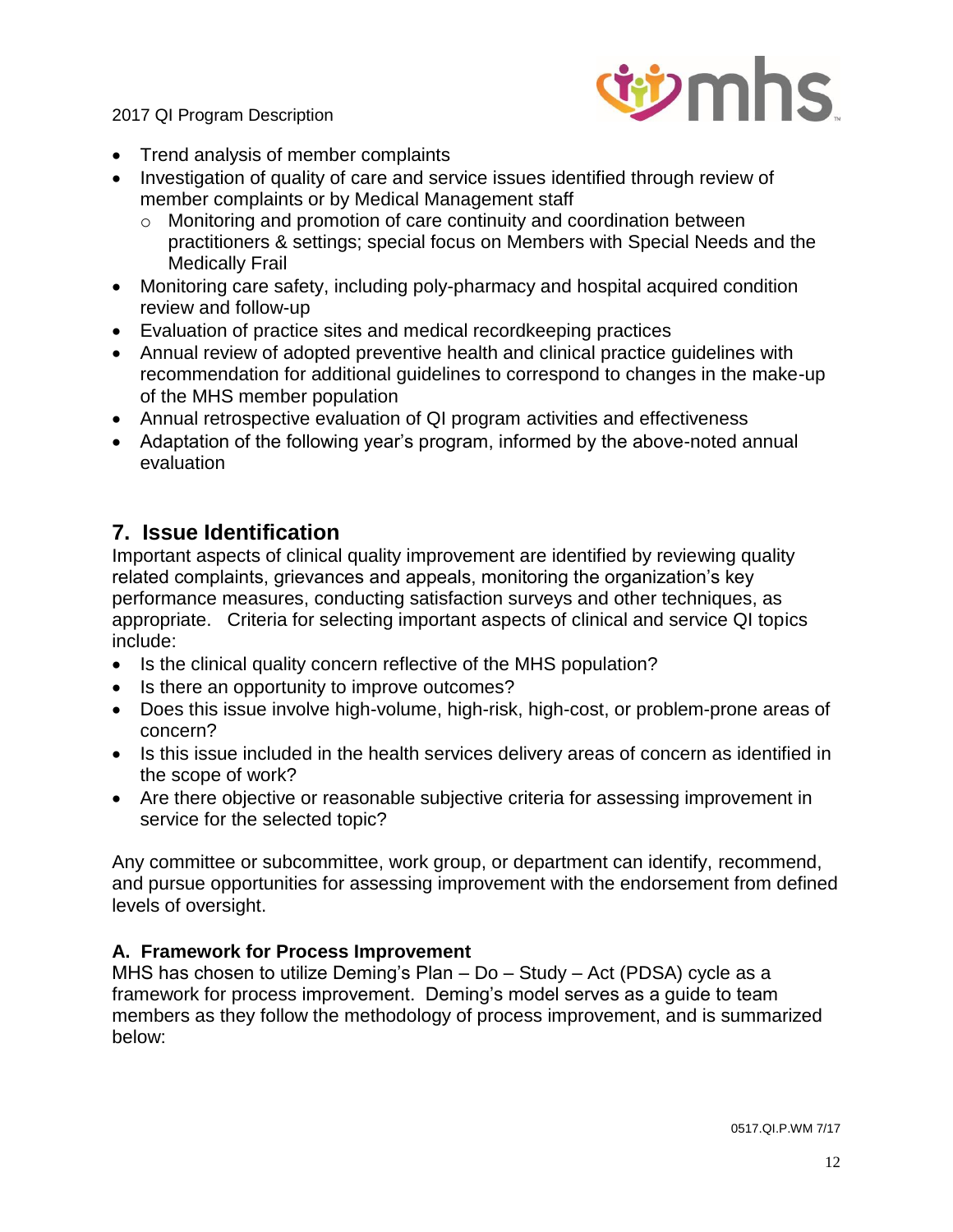

- Once the priority opportunity for improvement has been identified, a multidisciplinary team of process owners convenes to perform barrier analysis and recommend actions.
- The action **plan** includes what interventions should be implemented to achieve the desired outcome.
- The next step is to **do** the intervention or make the change on a small scale or pilot basis.
- After implementation of the intervention, the team should **study** the results of the intervention to determine its effectiveness.
- If the desired result is achieved, the next step is to **act** to implement the intervention on a wider scale.
- If the desired outcome is not achieved, the planning phase should begin again.

## **B. Documentation of Service and Clinical QI Activities**

Selected care, service and safety QI activities are recorded in a standardized format as a QIA. Included in documentation are the study methodology, quantitative and qualitative analysis of findings, identification of barriers to improvement and both planned and implemented improvement strategies.

#### 2017 QIA's:

| <b>Access to Member Services</b>                          | Emergency Room Utilization/ER to PMP Transition         |
|-----------------------------------------------------------|---------------------------------------------------------|
| Access to Primary Care                                    | Exchange of Information Between PMP's and Specialists   |
| Access to Specialty Care                                  | Exchange of Information Between BH Practitioners & PMPs |
| <b>ADHD Follow-up Care</b>                                | <b>Member Satisfaction</b>                              |
| Alcohol & Other Drug Dependence Treatment                 | Network Adequacy                                        |
| Appropriate Use of Antidepressant Medications             | Perinatal Depression Screening & Management             |
| Availability of Primary Care Practitioners                | Postpartum Care                                         |
| Availability of Specialty Care Practitioners              | Satisfaction with Case Management                       |
| Care Coordination for Members with Special Needs          | Satisfaction with the Utilization Management Process    |
| Member and Network CLAS Analysis                          | Readmission Prevention/Transition from Hospital to Home |
| Diabetes Screening for Members with Severe Mental Illness | Transitioning from Adolescent to Adult Care             |
| Effectiveness of Case Management                          | <b>UM Inter-Rater Reliability</b>                       |

Additionally, QI projects (QIPs) designated for State reporting are documented in the required OMPP format.

#### 2017 QIP's

| Alcohol and Other Drug Dependence Treatment | HHW. HCC. HIP |
|---------------------------------------------|---------------|
| Capitation Rate Calculation Sheet (CRCS)    | HHW, HCC, HIP |
| <b>Emergency Room Utilization</b>           | HHW. HCC. HIP |
| <b>Health Needs Screening</b>               | HHW, HCC, HIP |
| <b>Readmission Prevention</b>               | HIP, HCC      |

# **7. QI Department**

The QI department is a component of MHS Operations with the Vice President of QI reporting

0517.QI.P.WM 7/17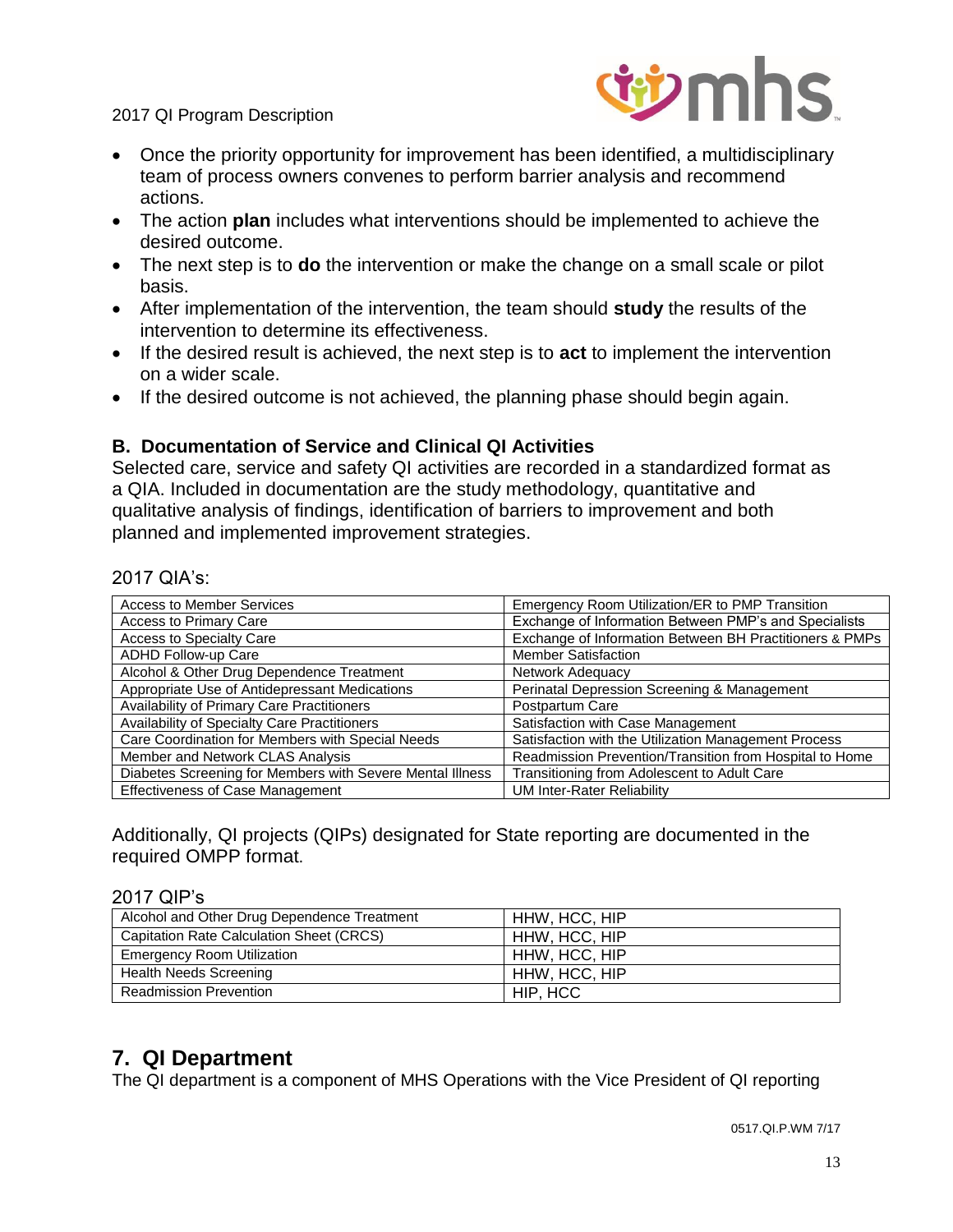

directly to the Chief Operating Officer. The chart demonstrates staff reporting relationships:



# **8. Resources**

#### **A. Personnel**

Personnel dedicated to the QI program include members of the QI department plus Plan staff with responsibilities that include:

- The QI VP serves as quality liaison to the Quality Division of Indiana's Office of Medicaid Policy and Planning (OMPP) as a member of the Quality Strategy Committee.
- Director of Provider Performance Analytics, Accreditation and QI Managers and staff are responsible for activities pertaining to compliance with MHS, Department of Insurance, OMPP and NCQA standards and regulations. This includes:
	- o HEDIS/QRS collection and reporting
	- o CAHPS/QHP
	- $\circ$  P4P and P4O measures
	- o Clinical quality of care and service case reviews
	- o Staff, Member, practitioner and provider education
	- o Committee and workgroup participation
- The CMD leads QI program activities by chairing CASQIC and ESC, participating in CC, MCAAW, OMPP Quality Strategy Committee, Indiana State DUR and Therapeutics Committee, the OMPP Medical Directors collaboration group and serves as the QI liaison to the MHS Senior Leadership Team.
- MHS Medical Directors conduct internal medical necessity reviews and actively participate in the UMC and CASQIC which includes peer review.
- The VP of Medical Management, UM and Case Management Directors, and Clinical Director of Behavioral Health identify and act on opportunities to improve quality and utilization of services in medical management programs. Case Management and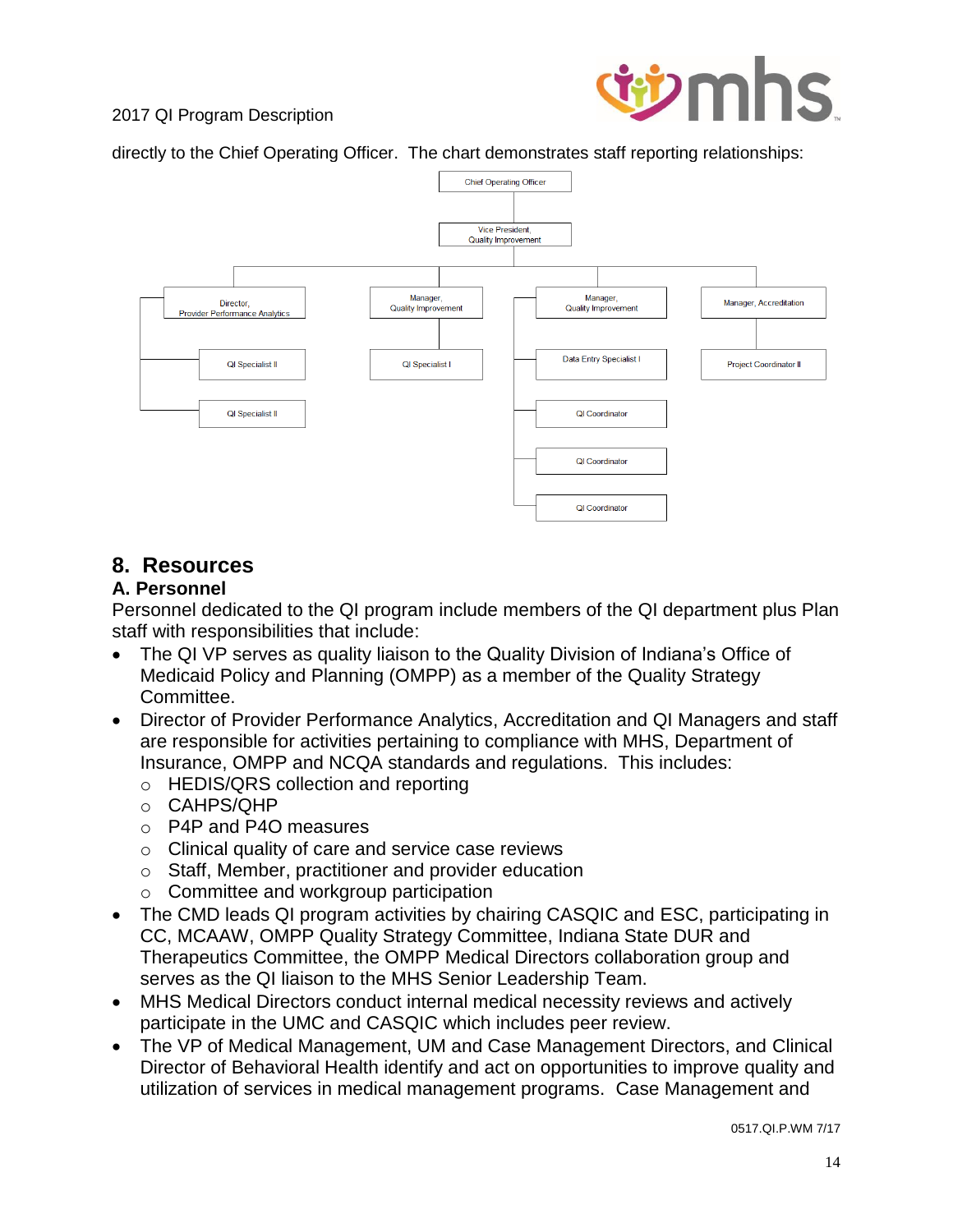

UM teams are responsible for identification and referral of potential quality of care and service issues.

- The Compliance Department oversees MHS-OMPP quality collaboration activities and delegation oversight. The Director chairs CLAS and leads related activities. The Manager of Grievance and Appeals oversees the appeals functions, reports to MCAAW and CASQIC internally and to OMPP as required.
- The Director of Credentialing and Provider Data Management staff perform initial credentialing and recredentialing activities, including facility assessments and reassessments.
- The VP of Network Development and Contracting, Directors of Provider Relations and their teams of QI Auditors and Provider Relation Specialists orient new practitioners, disseminate quality information to the provider network, identify barriers and gaps in care or service, educate providers and members on preventive and clinical standards and facilitate compliance through proven interventions.
- Member Services representatives conduct telephonic preventive health outreach and review care gaps at member call-in. Responses to after call surveys are analyzed, trends identified and improvement plans implemented.
- The Pharmacy Director oversees quality and safety of medication management, including development of the Preferred Drug List and monitoring of poly-pharmacy and Class I & II drug recalls.
- The Customer Experience team sponsors community health promotion events for members, creates and coordinates health education communication materials and presentations for members and practitioners. Facilitation at MAC meetings results in opportunities for members to communicate their experience with various aspects of the Plan. Comments and concerns, both positive and negative are the basis for improvement opportunities.

## **B. Data, Analytical Support**

Resources include regular and ad hoc reports obtained from the corporate health informatics teams, Impact Pro, Impact Intelligence, CRM, TruCare, QSI, Portico, and the MHS' SQL server. Analytical support is available through the MHS Reporting & Business Analytics Department and the corporate Centene Data Analysts as needed.

MHS utilizes numerous data sources in the development, monitoring, and evaluation of the QI Program. As applicable, these sources include, but are not limited to, the following:

- Claims and encounter data
- Member Enrollment data, including age, gender, language, race and ethnic diversity
- Authorization data
- Inter-rater Reliability testing of clinical staff through Milliman Criteria
- Member complaints and appeals information
- Medical record review data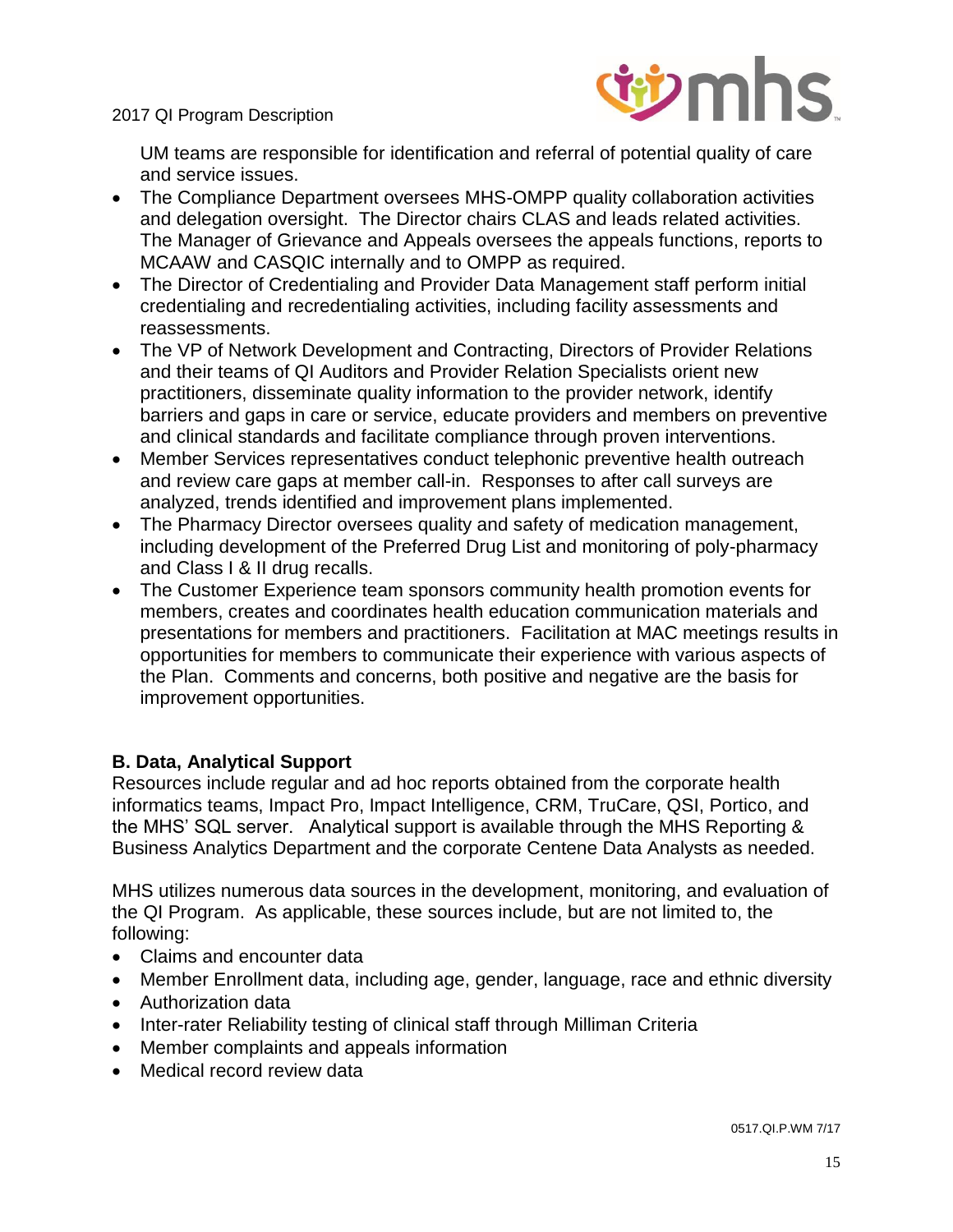

- Pharmacy data
- Health information exchange data (Indiana Health Info. Exchange; Michiana Health Info. Exchange)
- P4P quarterly scorecards
- Member incentive data
- HEDIS/QRS and CAHPS/QHP data
- Satisfaction with CM surveys
- Effectiveness of CM via SF-12 surveys, All-Cause readmission rates and NICU admissions
- Behavioral health data
- Financial indicators
- Data from delegates and vendors
- Web site utilization data
- Translation services through language line utilization
- GeoAccess data: geographic distribution and practitioner-to-member ratios
- Practitioner satisfaction survey
- Call center average speed of answer and abandonment rate

# **9. Contracted Provider Participation in the QI Process**

In addition to providing care and service to MHS members contracted providers serve on QI committees. Their role includes, but is not limited to:

- Provide input based on clinical and regional practice
- Development and application of credentialing and recredentialing criteria
- Participate on committees and work groups to provide input and expertise in discussions regarding clinical QI activities and intervention strategies
- Clinical peer review for potential quality of care and service issues and recommendation of actions needed as well as follow-up activities such as development of corrective action plans.
- Participate in the recommendation, development and revision of preventive health and clinical practice guidelines, utilization protocols, clinical and medical policies.
- Recommend potential areas of focus for QI initiatives based on review of performance and outcome trends.
- Input on opportunities for improvement in member safety and recommendation of systems improvements as applicable.
- Input into prioritization of clinical care, service and safety issues and recommendation of needed actions and follow-up as necessary.

# **10. Quality Partnerships**

MHS actively pursues and maintain partnerships within our communities as described by the following: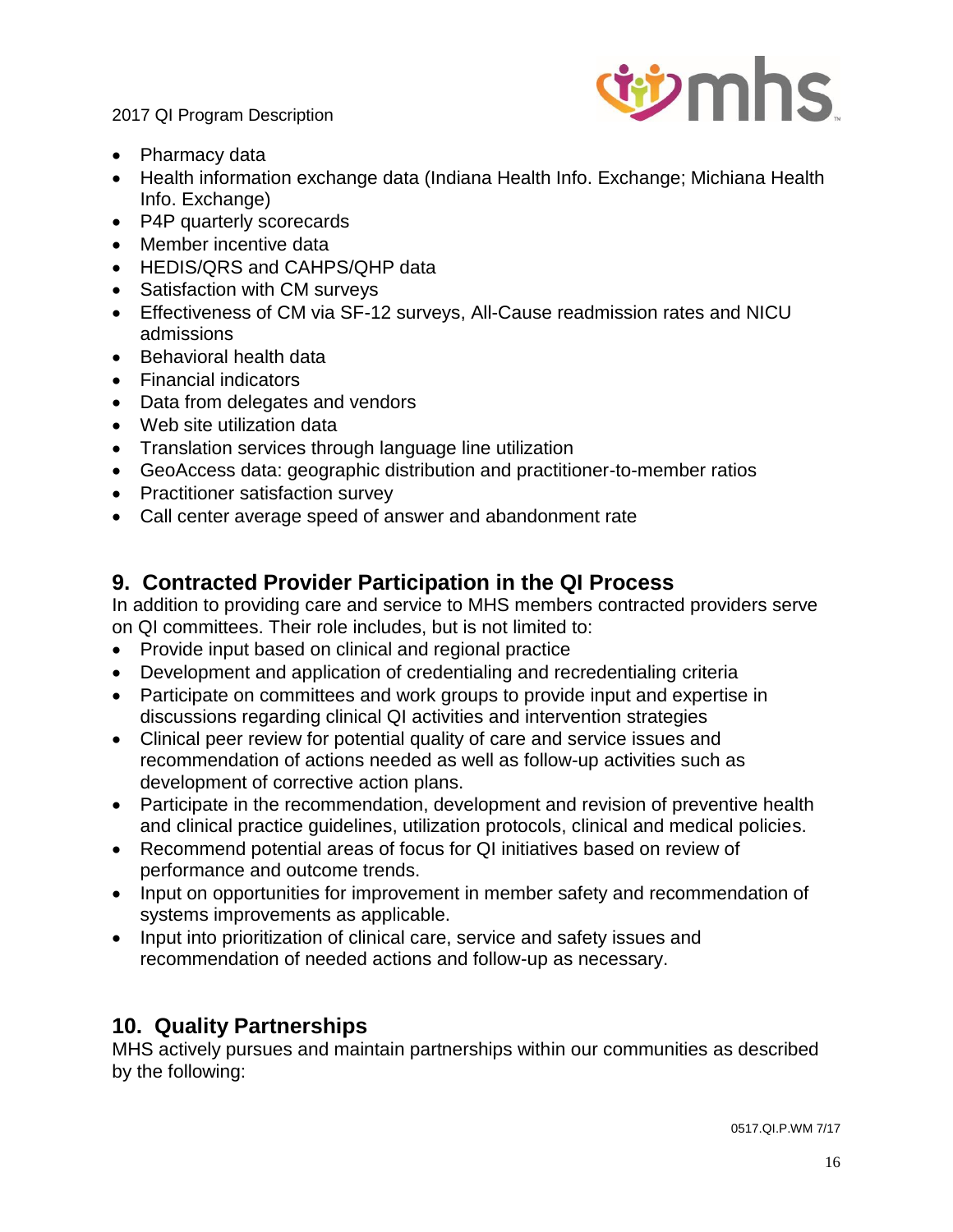

## **A. Healthcare Providers, Practitioners, Facilities, and Contractors**

Healthcare practitioners, providers and contractors are informed of MHS member care/service expectations, as well as standards of performance to expect from MHS, via the provider contract, provider manual, newsletters and social media. Through education and committee participation, MHS assures practitioner involvement in the QI Program. Methods include active practitioner participation in Credentialing Committee meetings, CASQIC meetings, provider workshops and the Provider Advisory Group. Provider surveys, peer reviews, office training sessions, the MHS website, provider newsletters and provider bulletins provide information about QI activities.

#### **B. Member Involvement**

Education occurs through social media, member newsletters, the MHS website, educational mailings, new member handbooks, one-on-one counseling, MAC meetings, and focus group participation with cultural or linguistic minority members to determine the best way to meet needs.

## **C. Delegated Activity Providers**

Where services are delegated, ongoing communication and training in clinical quality improvement principles and functions are available to delegates. Providers of delegated activities are required to maintain and report clinical QI activities to MHS through the DOC. An agreed-upon reporting schedule is in place for each delegate to ensure that the data is reported. All delegated providers are reviewed annually through a review/audit process.

## **D. Office of Medicaid Policy and Planning (OMPP)**

MHS' QI program is designed for compliance with all applicable OMPP standards. MHS staff participate in the OMPP Quality Strategy Committee and subcommittees that currently include Neonatal and Health Services Utilization.

## **E. Centene Quality Management Group**

The QI VP participates in monthly conference calls with Centene Corporate QI staff and other Health Plan QI Directors. MHS also conducts the HEDIS/QRS audit in partnership with Centene and participates in ad hoc reporting and improvement projects.

# **11. Serving a Diverse Membership**

MHS deems it of critical importance to ensure accessible care that meets the cultural, racial, ethnic and linguistic needs of the member population, through assessment of member/practitioner characteristics and network adjustment as indicated. To that end, MHS annually conducts a comprehensive assessment of its membership and practitioner network. Findings are reviewed and discussed at CASQIC where improvement needs and action plans are developed.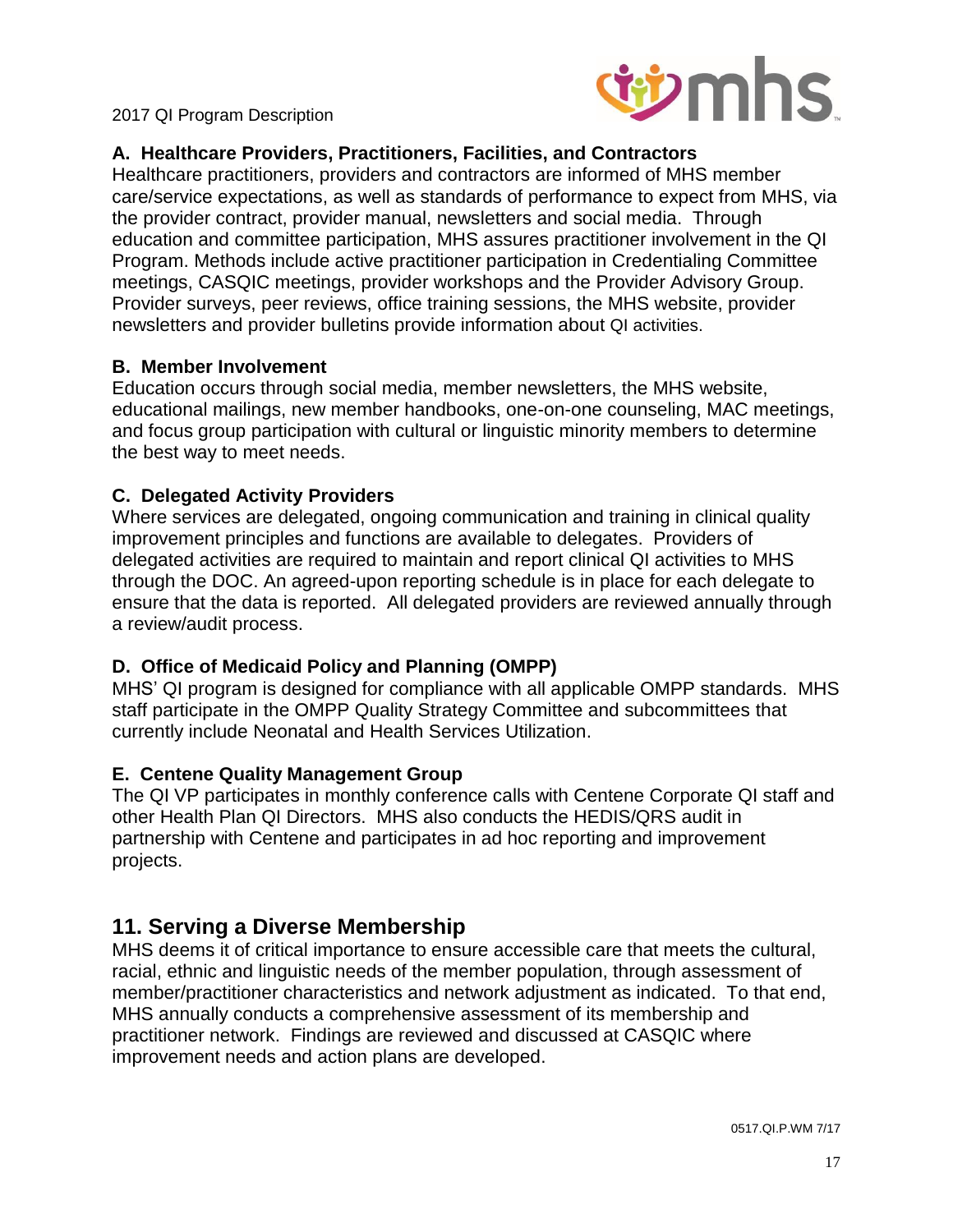

Indiana's population is increasing in ethnic diversity, particularly in the Hispanic, Asian and East African populations. Indiana, like other states has historical patterns of health care disparities. It also suffers from health literacy issues. It has a large rural population and underserved urban areas. In order to reduce disparities the QI program regularly reviews reports concerning network adequacy, complaints about access and availability of care, and care that should be delivered in a respectful, culturally competent manner.

Complaint and CAHPS/QHP data is reviewed at the regional level to determine areas that may need joint intervention by Provider Network and QI teams to overcome an underserved area or population. MHS has also focused on reducing disparities in infant mortality found in certain regions or among various groups of members. MHS conducts member focus groups to better understand the member perspective on cultural issues and gather community insight on options for improvement. MAC meetings facilitate discussion of member materials to assess understandability.

As previously noted, MHS also has an active CLAS Committee to ensure ongoing compliance with the U.S. Dept. of Health and Human Services Office of Minority Health CLAS standards. It reviews any member complaints related to CLAS issues and assesses cultural and linguistic competence across MHS (including providers, contractors, and staff that serve MHS members), and makes recommendations for action in order to resolve any identified health care disparities, such as differences in treatment among different racial groups. EPSDT chart audit sites are preferentially selected for providers who underperform on well-child care. Observations are made of office staff behavior and counseling may be provided as needed.

MHS provides CLAS-related education to all new practitioners and at least annually to the general practitioner network, to ensure awareness of and sensitivity to the cultural needs of their diverse member panels. All MHS employees also receive CLAS training. Additional activities aimed at meeting CLAS needs include nursing advice and interpretation services available in multiple languages, provision of member materials in languages relevant to the MHS membership and Family Education Network one-on-one outreach activities facilitated through the MHS-Indiana Minority Health Coalition partnership.

## **12. Serving Members with Complex Health Needs**

The MHS approach to serving members with complex health needs is stratified, to ensure that all levels of complexity are addressed:

- Families of low-risk children with special health needs receive relevant educational materials on a quarterly basis
- Members with complex health needs receive Care Coordination assistance by an LPN, Social Worker or Health Coach with:
	- o Health monitoring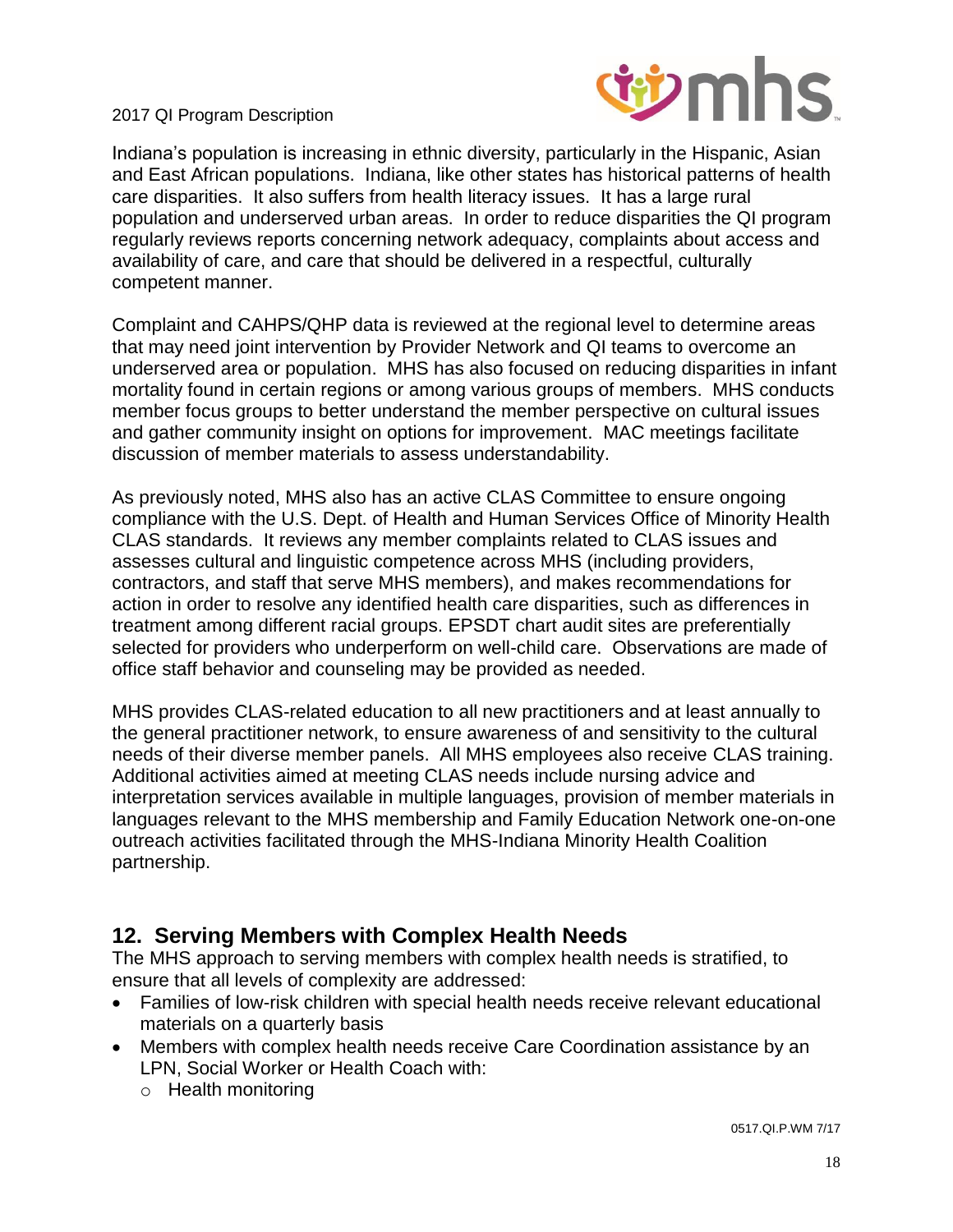

- o Coordination of social services
- o Appointment scheduling
- o Transportation
- Hospitalized members receive discharge planning assistance
- Aged, blind and disabled members with poly-pharmacy receive Medication Therapy Management which includes:
	- o Member education
	- o Development of a Medication Action Plan
	- o Safety alerts
	- o Care gap alerts
- Complex Case Management services are offered to members with physical or developmental disabilities, multiple chronic conditions or severe injuries. Conditions and diseases managed might include, but are not limited to, spinal injuries, transplants, cancer, serious trauma, AIDS, multiple chronic illnesses, and serious and persistent mental illness. Case Management goals include:
	- $\circ$  To practice cultural competency, with awareness and respect for diversity,
	- o To facilitate informed choice, consent and decision-making,
	- o To use a comprehensive, holistic approach that promotes evidence based discussions,
	- $\circ$  To promote self- determination through advocacy,
	- o To coordinate efforts to move the member towards self- care management,
	- $\circ$  To promote optimal member safety,
	- o To assist with navigating the health care system to promote effective care delivery especially during transitions between providers or communications between Primary Care Practitioners and Specialists,
	- o To use member centered, strengths-based, collaborative partnership approaches that assist members with multiple or complex conditions,
	- $\circ$  To assist the member and provider in facilitating care to optimize health outcomes or improve the member's functional capability in the most appropriate setting and in a cost effective manner,
	- $\circ$  To perform a comprehensive assessment of the member's condition and care needs.
	- $\circ$  To develop and implement a member-centered plan of care, which includes identified or potential needs, prioritized goals, a monitoring schedule and followup to evaluate the member status.

Medical Management identifies candidates by mining data from multiple sources, comprehensive assessment (including but not limited to medical and behavioral health status/functional status/psychosocial needs/CLAS preferences/resources), care planning, stratification and care coordination. Further details are available for review in the MHS Medical Case Management policy/procedure.

The Children with Special Needs Program additionally provides case management services to members with chronic conditions such as neurological disorders, developmental disorders, HIV/AIDS, blood diseases and musculoskeletal disorders.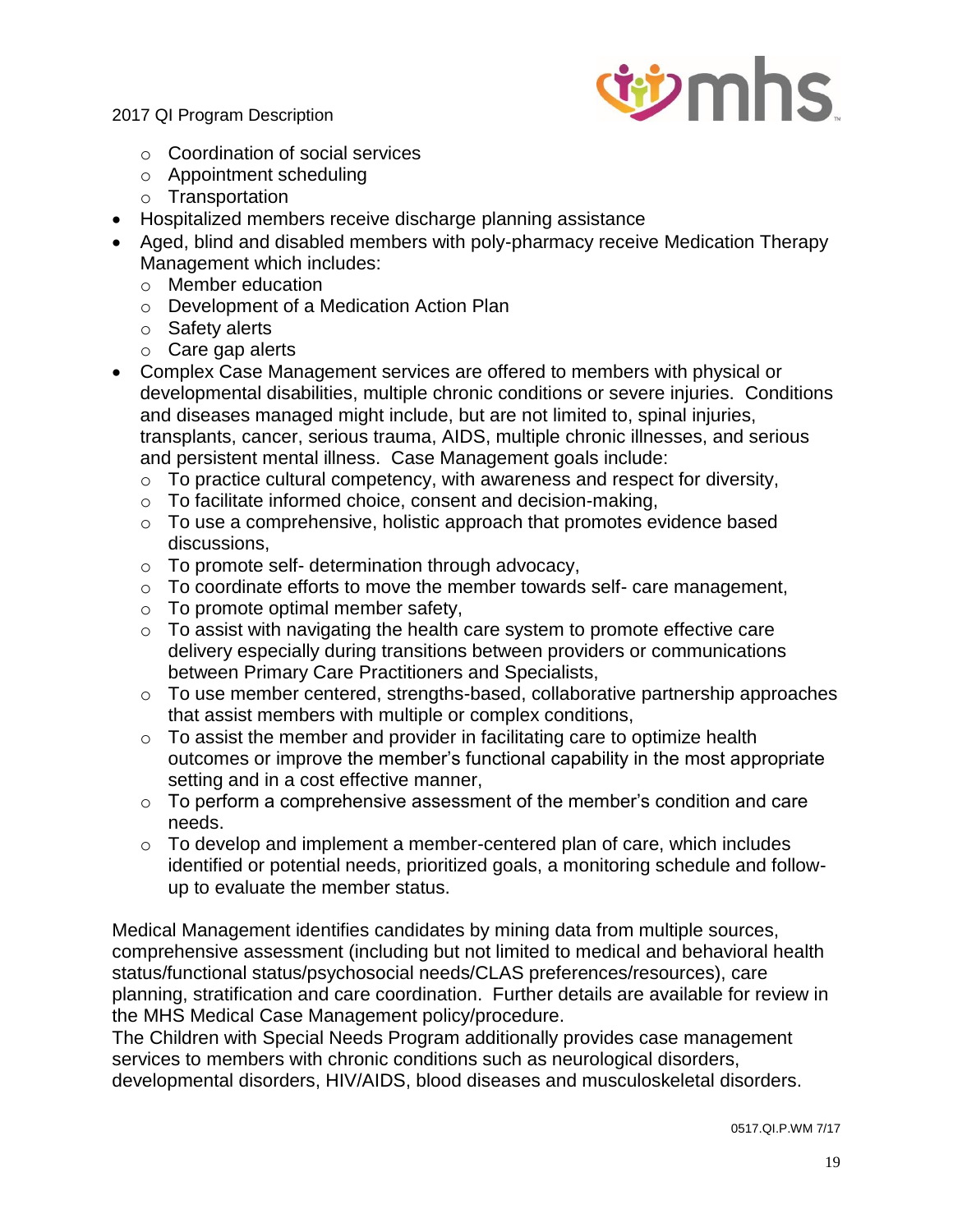

This approach also includes appropriate client identification, stratification, intervention and documentation.

Quality measures related to Complex Case Management effectiveness and member satisfaction with those services are evaluated through ongoing departmental activities. Areas for improvement are addressed and documented through the Quality Improvement Activity process and summarized in the QI Program Evaluation.

# **13. Collaboration, Continuity and Coordination**

To ensure continuity and coordination of care MHS collaborates with other organizations and vendors:

- Envolve People Care
	- o Behavioral Health (Cenpatico)
	- o Disease Management (Nurtur)
	- o Nurse Advice Line (NurseWise)
- Envolve Pharmacy
- **•** Envolve Vision
- Envolve Dental Health and Wellness
- LCP Transportation

Together, at quarterly meetings, MHS and each of these entities review and analyze quality data and discuss improvement needs and plans. Meeting minutes are presented at CASQIC. In addition, MHS actively participates on state government, medical society and Department of Health initiatives. Recent examples include Opioid Reduction, Neonatal Abstinence Syndrome, Prematurity Prevention, Substance Abuse treatment in pregnancy and Reduction of Infant Mortality. Results of these collaborations are communicated to CASQIC and appropriate workgroups for review and analysis.

## **A. Behavioral Health (BH)**

Cenpatico is our NCQA accredited MBHO affiliate. The Cenpatico Medical Director, a board certified psychiatrist, is the designated practitioner involved in the behavioral health aspects of the MHS QI program and a member of CASQIC, DOC and specialty advisory groups as applicable.

In addition this Medical Director chairs Cenpatico's QI Committee and is a member of their UM Committee, Credentialing Committee and Provider Advisory Committee. When needed other Cenpatico behavioral health practitioners may be asked to review data and suggest recommendations regarding: use of psycho-pharmacological medications, management of follow-up for enrollees with coexisting medical and behavioral disorders, behavioral health access and appointment availability.

Cenpatico maintains its own QI Program, overseen by MHS through delegation oversight. Evaluation and follow-up activities related to BH complaints are the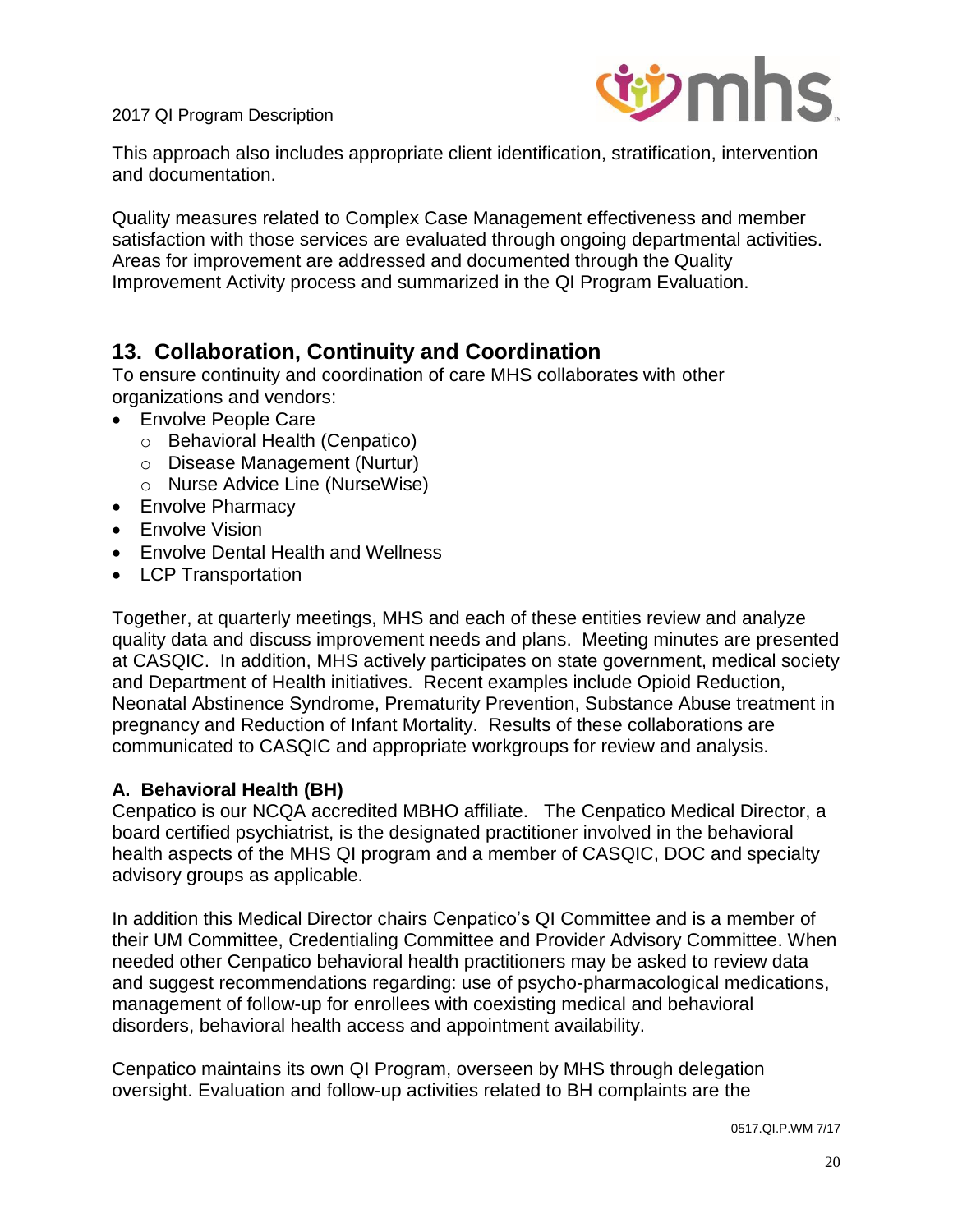

responsibility of Cenpatico along with some UM and credentialing functions.

MHS collaborates with Cenpatico to support the integration of care between medical and behavioral health providers by the following:

- Monthly MHS sends a record of behavioral health services and medications prescribed to members by psychiatrists to the member's PMP, to be included in the member's medical record.
- Coordination of care between BH and Medical practitioners/settings.
- MHS Medical Management and MHS Medical Affairs staff meet semi-weekly through medical and inpatient rounds to assess and coordinate care for members with coexisting conditions
- MHS distribution of a depression survey to all enrolled pregnant members with responses coordinated with behavioral health case management
- Cenpatico case management team to review and refer members to behavioral health providers.
- Nurtur, the disease management partner coordinates medical and behavioral health co-existing conditions with MHS and Cenpatico
- Upon discharge from a psychiatric inpatient facility, the behavioral health case manager faxes a discharge form to the member's MHS PMP
- MHS encourages medical and behavioral health providers to utilize a care coordination fax form listing the member's services and medications

MHS and Cenpatico collaborate on the selection of behavioral practice guidelines designed to meet the needs of the MHS population. MHS monitors the outcome of efforts to improve behavioral health for its members through review of appropriate HEDIS/QRS measures such as:

- Follow-up after hospitalization for serious mental illness,
- Alcohol and other substance abuse screening and treatment,
- Adherence with behavioral health medications for depression and schizophrenia
- Diabetes screening for people with schizophrenia or bipolar disorder using antipsychotic medications

# **14. Patient Safety**

Many of the aforementioned activities promote the safety of clinical care and services provided to members. Specific examples of initiatives that demonstrate MHS' commitment to improving safe clinical practice include, but are not limited to:

## **A. Safety Metrics**

MHS classifies quality issues from Level 0 (none) to Level 4 (resulting in serious permanent injury or death) and tracks and trends the types of issues and also by individual practitioners and providers. MHS has identified the following safety metrics for formal ongoing monitoring and corrective action planning: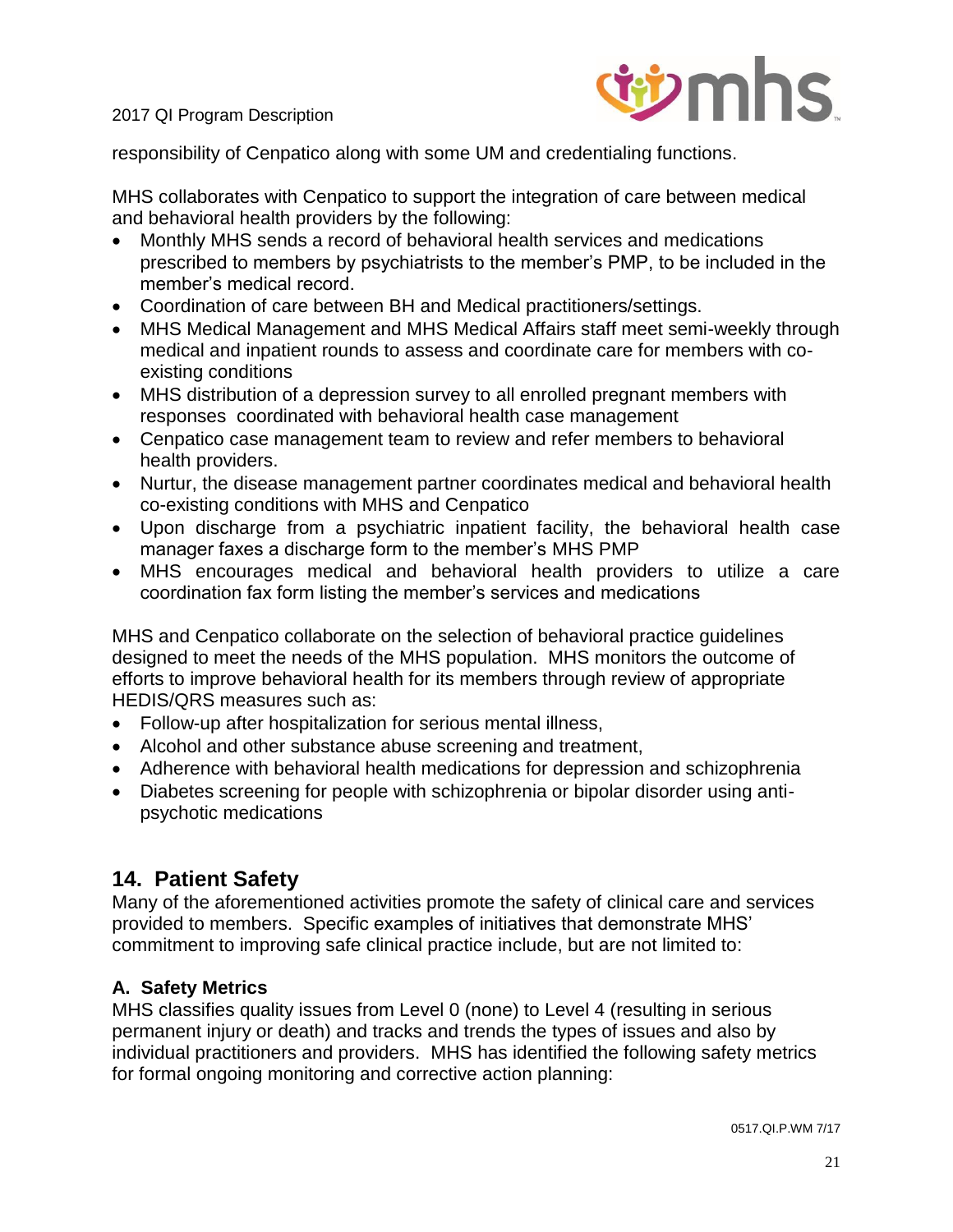

- Hospital-Acquired Conditions list defined by CMS (CASQIC)
- Polypharmacy (P&T Committee)
- Class I & II drug recalls (P&T Committee)

# **B. Pharmacy & Therapeutics (P&T)**

The MHS P&T committee takes safety concerns into account when approving medications for inclusion in the Preferred Drug List (PDL). Additional medication safety activities include:

- P&T Committee review of FDA safety issues and recalls; when a high level of concern for safety is identified, US Script supplies MHS with a list of members that may be affected, to inform follow-up activities
- On-line alerts to dispensing pharmacies that identify potential drug-drug interactions
- Medication Therapy Management, which involves:
	- o RPh-to-member in-person Comprehensive Medication Review
	- o Safety alerts and resolution monitoring
- Polypharmacy notices to practitioners
- Drug Utilization Review, including opiate usage monitoring (in pregnancy, multiple prescribers, etc.)
- Call outreach re: lab monitoring needed for members on persistent medications
- Medication specific adherence communication and outreach to members (re: continuation of asthma controller meds., antidepressants)
- Under-utilization letters to practitioners (re: need for ACE-I/ARBs for members with diabetes, controller meds. for members with asthma who frequently refill rescue inhalers)
- Plans are underway to initiate psychotropic medication utilization review (PMUR) in children ˂18 for targeted review & peer-to-peer education/consultation between the prescribing practitioner and the BH Medical Director as needed, with the goal of redirecting therapy to be consistent with evidence-based guidelines.

## **C. Organizational Provider Assessment and Reassessment**

The organizational provider assessment process is in place to maintain the quality and safety of the facility/ancillary network in the MHS service area. Only providers meeting the MHS participation criteria are accepted for contracting. Prior to contracting, each potential network provider undergoes a site evaluation to determine if the provider meets criteria established by MHS. Network organizational providers must also have appropriate license, accreditation, and Medicare certification in order to participate.

Reassessment occurs, at minimum, every three years and includes the following facility and ancillary providers: hospitals; home health agencies, skilled nursing facilities, and freestanding surgical centers. MHS confirms that the provider continues to be in good standing with state and federal regulatory bodies and, if applicable, is reviewed and approved by an accrediting body at least every three years. In the case of nonaccredited providers, MHS reviews the Indiana State Department of Health (ISDH) survey in order to verify that the provider meets the MHS standards.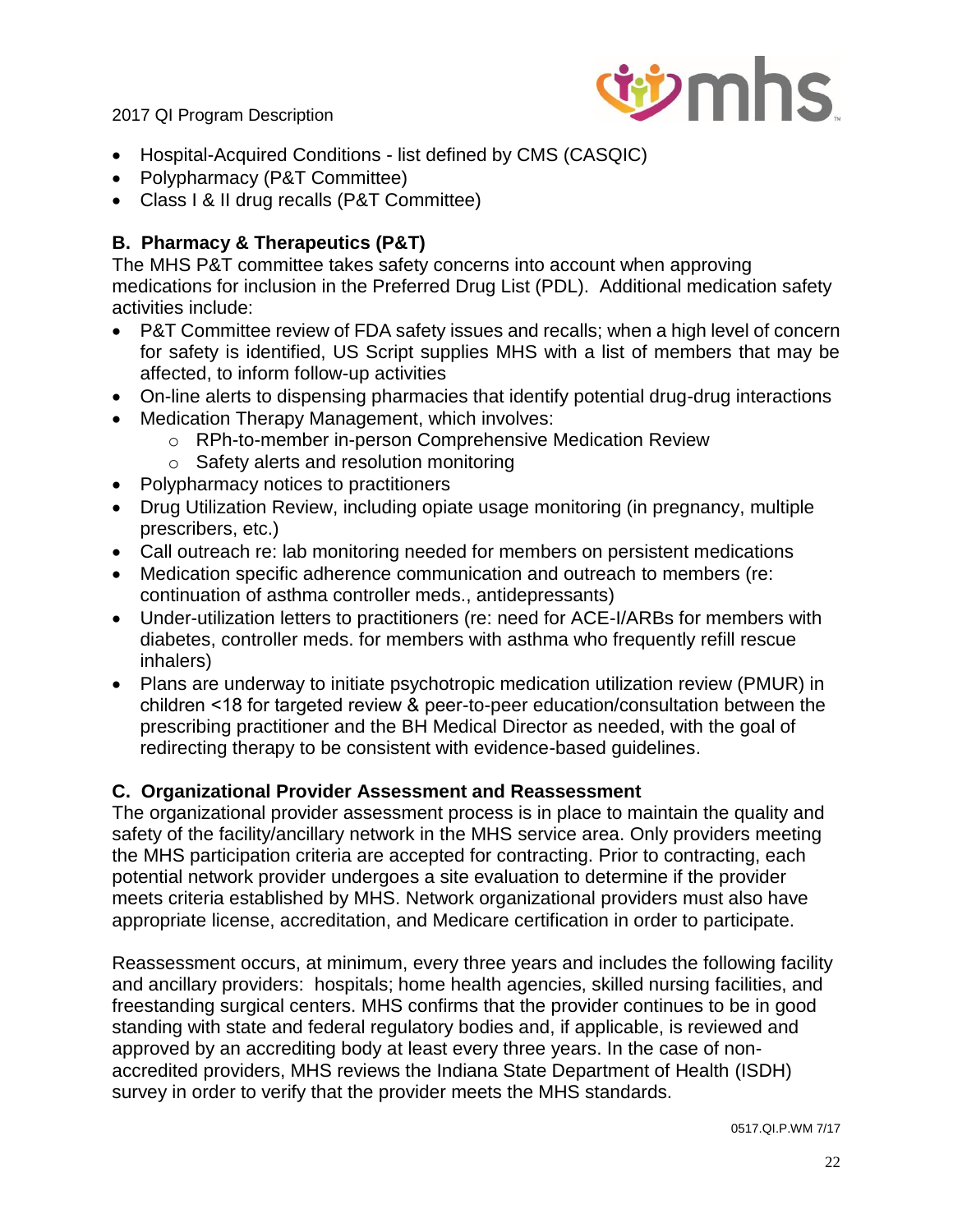

#### **D. Quality of Care Review Process**

The quality of care review process promotes member safety by evaluating (including via the formal peer review process as appropriate) clinical safety issues identified through member complaint review or by Medical Management. Additionally, all Hospital Acquired Conditions identified via monthly claims reports undergo quality of care review. The process involves medical record review, practitioner/provider/member interview if deemed necessary, first-level review by a QI Coordinator, forwarding of any findings indicative of substandard care to the Chief Medical Director, and CASQIC peer review of cases forwarded by the CMD. Corrective action plans are developed as appropriate and subsequent systems improvements monitored. Findings of substandard care are tracked and trended and also provided to the Credentialing Director for consideration during the re-credentialing process.

The QI department educates in-house staff on quality issue identification and the appropriate use of CRM and TruCare software for classifying and routing issues. Examples of safety issues uncovered and successfully addressed through review of hospitalized patient include the prevention of pressure ulcers and appropriate recognition of meningitis, non-recognition of abnormal pre-operative test results, partially compensated shock, monitoring for nephrotoxicity and appropriate management of acute respiratory failure. CAPS have been focused at the practitioner, provider and members receiving home health services.

## **E. Credentialing and Recredentialing**

Practitioners are initially credentialed prior to admission to the network and recredentialed every three years. As part of this process staff conduct site visits to PMP offices to assess safety and accessibility of care and services. When standards are not met, a corrective action plan is developed prior to completion of the credentialing process. The recredentialing process occurs every three years. The process includes, but is not limited to, a review of quality of care and safety information and member complaints.

## **F. On-Site Office Evaluation and Medical Record Review**

MHS conducts on-site practitioner office inspections and medical record reviews when quality or safety concerns have been identified through the member complaint process. The review process promotes safe clinical practice by evaluating the physical space, medical records (to determine compliance with medical record documentation standards and medical recordkeeping systems), in addition to assessment of continuity and coordination of care. Assistance is provided as interventions to resolve identified issues are developed, implemented and monitored until resolved. Results are summarized, reported to CASQIC and included in the annual QI program evaluation.

#### **G. Preventive Health and Clinical Practice Guidelines**

Preventive Health and Clinical Practice Guidelines relevant to the MHS member